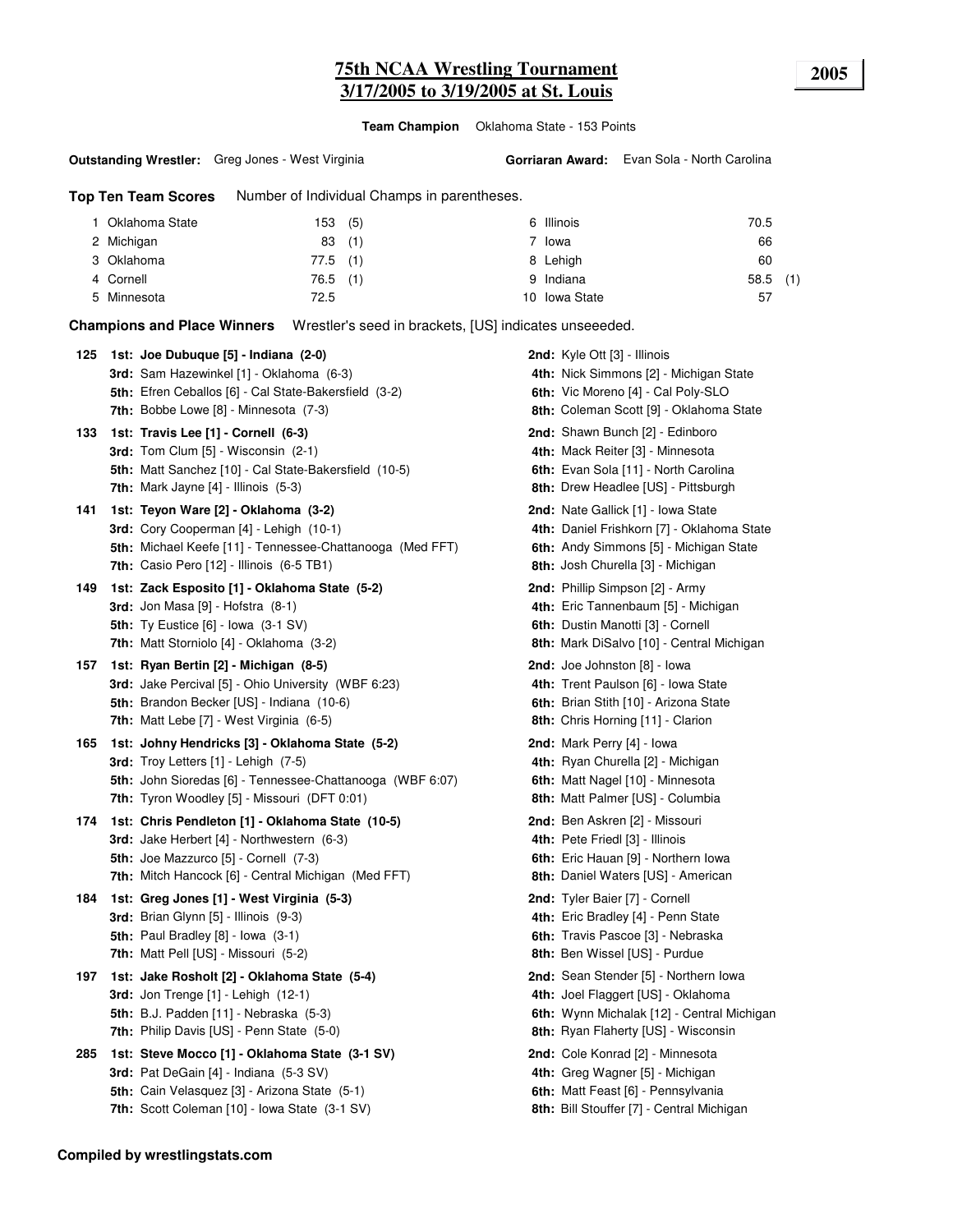| Sam Hazewinkel, Oklahoma [1]              |                               |                         |                         |                  |
|-------------------------------------------|-------------------------------|-------------------------|-------------------------|------------------|
| Jeff Schell, Brown                        | Sam Hazewinkel 13-3           |                         |                         |                  |
| Adam Smith, Penn State                    | Adam Smith 6-2                | Sam Hazewinkel 8-2      |                         | 125 Weight Class |
| Shawn Cordell, West Virginia              |                               |                         |                         |                  |
| Coleman Scott, Oklahoma State [9]         |                               |                         | Sam Hazewinkel 2-0      |                  |
| Chris Staylor, Old Dominion               | Coleman Scott 15-2            |                         |                         |                  |
| Brandon Strong, Air Force                 |                               | Coleman Scott 4-3       |                         |                  |
| Bobbe Lowe, Minnesota [8]                 | Bobbe Lowe 20-5, 6:00         |                         |                         |                  |
| Joe Dubuque, Indiana [5]                  |                               |                         |                         | Joe Dubuque 3-1  |
| Mike Sees, Bloomsburg                     | Joe Dubuque 13-4              |                         |                         |                  |
| Grant Nakamura, Iowa State                |                               | Joe Dubuque 3-2         |                         |                  |
| Jeremy Mendoza, Arizona State [12]        | Grant Nakamura 7-6            |                         |                         |                  |
| Luke Smith, Central Michigan              |                               |                         | Joe Dubuque 6-3         |                  |
| Mike Mormile, Cornell                     | Mike Mormile 4-3              |                         |                         |                  |
| Robbie Preston, Harvard                   |                               | Vic Moreno 8-2          |                         |                  |
| Vic Moreno, Cal Poly-SLO [4]              | Vic Moreno 3-1 OT             |                         |                         |                  |
| Kyle Ott, Illinois [3]                    |                               |                         |                         | Joe Dubuque 2-0  |
| Chris Helgeson, Northern Iowa             | Kyle Ott 14-5                 |                         |                         |                  |
| Collin Cudd, Wisconsin                    |                               | Kyle Ott 8-5            |                         |                  |
| Drew Forshey, North Carolina              | Drew Forshey 11-5             |                         |                         |                  |
| John Velez, Northwestern [11]             |                               |                         | Kyle Ott 8-7            |                  |
| Matthew Pitts, Tennessee-Chattanooga      | John Velez 11-5               |                         |                         |                  |
| Jeff Sato, Columbia                       |                               | Efren Ceballos 6-5      |                         |                  |
| Efren Ceballos, Cal State-Bakersfield [6] | Efren Ceballos 8-4            |                         |                         |                  |
| Andrew Hochstrasser, Boise State [7]      |                               |                         |                         | Kyle Ott 3-1 OT  |
| Mason Lenhard, Pennsylvania               | Andrew Hochstrasser Fall 4:54 |                         |                         |                  |
| Joe Kemmerer, North Carolina-Greensboro   |                               | Andrew Hochstrasser 5-3 |                         |                  |
| Matt Keller, Nebraska [10]                | Matt Keller 2-1               |                         |                         |                  |
| Jon Bittinger, Duquesne                   |                               |                         | Nick Simmons 15-0, 4:56 |                  |
| Dave Tomasette, Hofstra                   | Dave Tomasette 12-0           |                         |                         |                  |
| Mark McKnight, SUNY-Buffalo               |                               |                         |                         |                  |
|                                           |                               | Nick Simmons 17-2, 7:00 |                         |                  |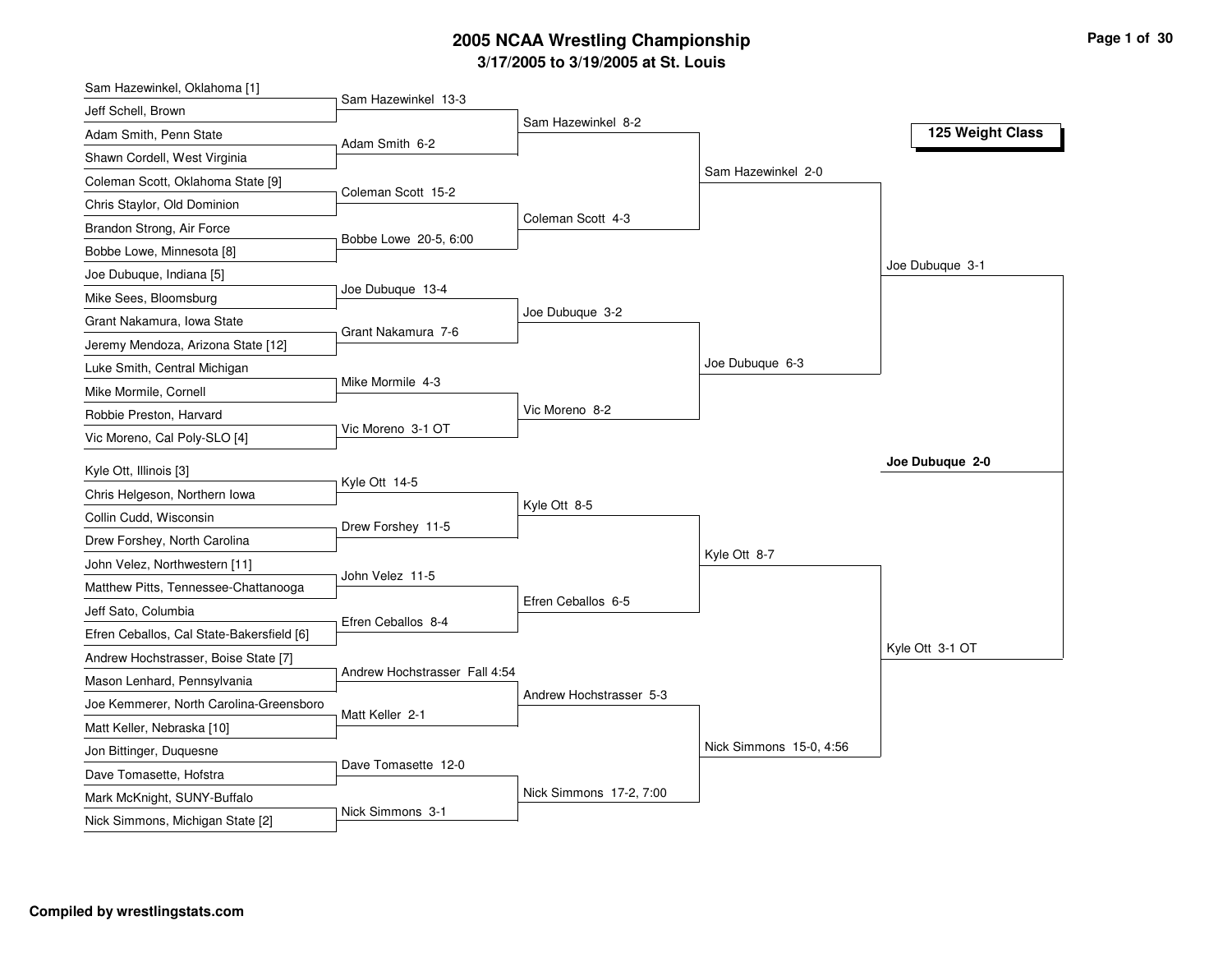| McKnight, SUNY-Buffalo        |                         |                   |                              |               |              |                                             |                                                        |
|-------------------------------|-------------------------|-------------------|------------------------------|---------------|--------------|---------------------------------------------|--------------------------------------------------------|
| Bittinger, Duquesne           | McKnight 19-4, 6:24     |                   |                              |               |              |                                             |                                                        |
|                               |                         | McKnight 8-5      |                              |               |              | <b>125 Consolation Bracket</b>              |                                                        |
|                               | Nakamura, Iowa State    |                   |                              |               |              |                                             |                                                        |
| Kemmerer, North Carolina-Gree |                         |                   | McKnight 5-3                 |               |              |                                             |                                                        |
| Lenhard, Pennsylvania         | Kemmerer 8-4            |                   |                              |               |              |                                             |                                                        |
|                               |                         | Kemmerer 5-4 TB   |                              | Ceballos 8-4  |              |                                             |                                                        |
|                               | Mormile, Cornell        |                   | Ceballos, Cal State-Bakersfi |               |              |                                             |                                                        |
| Sato, Columbia                | Pitts 10-3              |                   |                              |               | Ceballos 8-6 |                                             |                                                        |
| Pitts, Tennessee-Chattanooga  |                         | Smith 6-4         |                              |               |              |                                             | Hazewinkel 4-0                                         |
|                               | Smith, Penn State       |                   |                              |               |              | Hazewinkel, Oklahoma                        |                                                        |
| Cudd, Wisconsin               |                         |                   | Lowe 4-3                     |               |              |                                             |                                                        |
|                               | Helgeson 8-4            |                   |                              | Lowe 16-6     |              |                                             |                                                        |
| Helgeson, Northern Iowa       |                         | Lowe $6-2$        |                              |               |              |                                             |                                                        |
|                               | Lowe, Minnesota         |                   | Hochstrasser, Boise State    |               |              | Third Place: Sam Hazewinkel, Oklahoma 6-3   |                                                        |
| Preston, Harvard              |                         |                   |                              |               |              | Fourth Place: Nick Simmons, Michigan State  |                                                        |
|                               | Preston 6-4             |                   |                              |               |              |                                             | Fifth Place: Efren Ceballos, Cal State-Bakersfield 3-2 |
| Smith, Central Michigan       |                         | Preston 11-6      |                              |               |              | Sixth Place: Vic Moreno, Cal Poly-SLO       |                                                        |
|                               | Keller, Nebraska        |                   |                              |               |              | Seventh Place: Bobbe Lowe, Minnesota 7-3    |                                                        |
|                               |                         |                   | Preston 6-2                  |               |              | Eighth Place: Coleman Scott, Oklahoma State |                                                        |
| Mendoza, Arizona State        | Mendoza Fall 3:52       |                   |                              |               |              |                                             |                                                        |
| Sees, Bloomsburg              |                         | Mendoza Fall 4:38 |                              | Scott 5-4     |              |                                             |                                                        |
|                               | Tomasette, Hofstra      |                   | Scott, Oklahoma State        |               |              |                                             |                                                        |
|                               |                         |                   |                              |               |              |                                             |                                                        |
| Strong, Air Force             | Strong Fall 1:08        |                   |                              |               | Moreno 5-4   |                                             |                                                        |
| Staylor, Old Dominion         |                         | Forshey MED FFT   |                              |               |              |                                             | Simmons 8-0                                            |
|                               |                         |                   |                              |               |              | Simmons, Michigan State                     |                                                        |
|                               | Forshey, North Carolina |                   | Velez 8-2                    |               |              |                                             |                                                        |
| Cordell, West Virginia        | Cordell 5-1             |                   |                              |               |              |                                             |                                                        |
| Schell, Brown                 |                         |                   |                              | Moreno 3-1 OT |              |                                             |                                                        |
|                               |                         | Velez 6-2         |                              |               |              |                                             |                                                        |
|                               | Velez, Northwestern     |                   | Moreno, Cal Poly-SLO         |               |              |                                             |                                                        |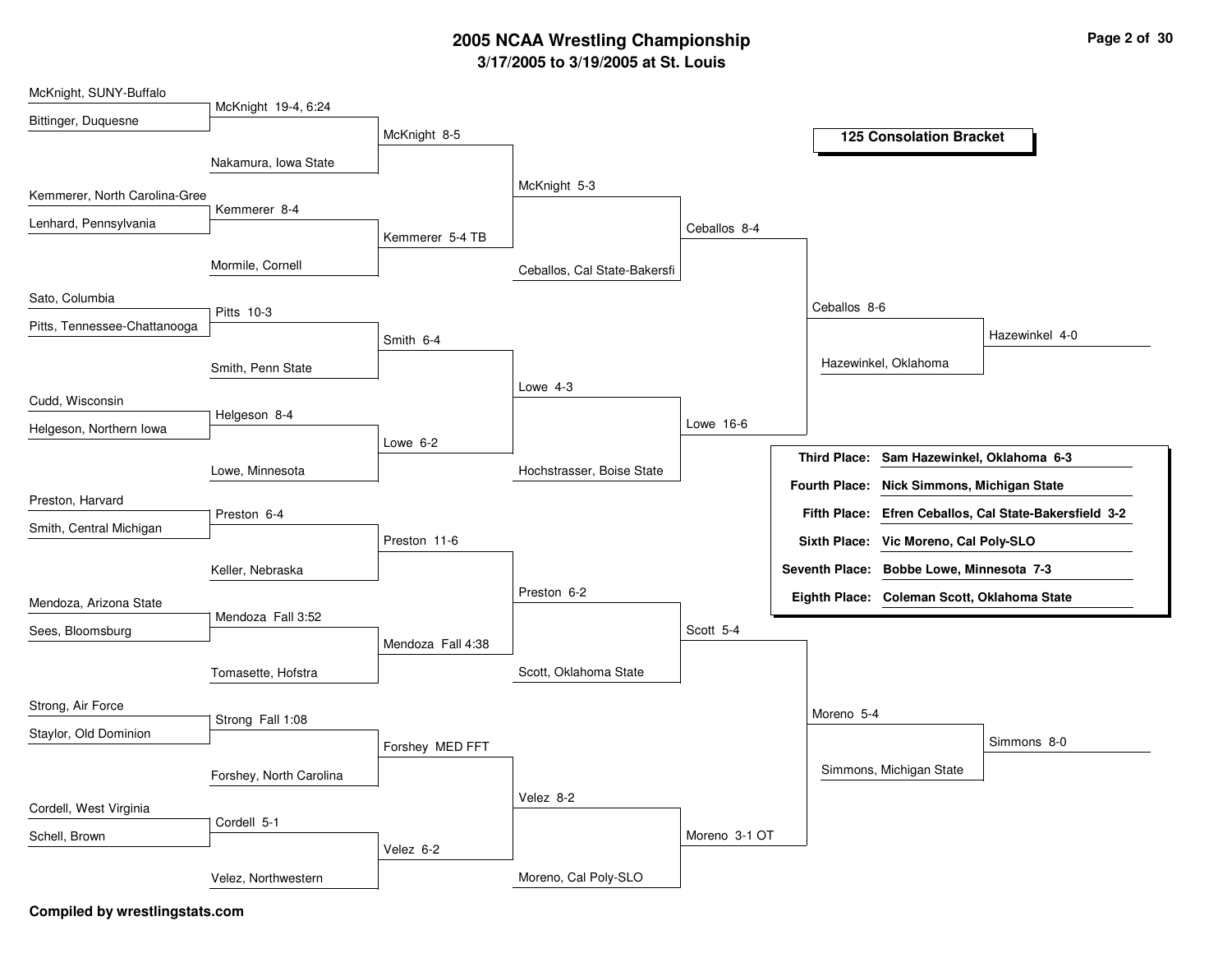**Championship Pigtail Bouts for 125**

Sam Hazewinkel - Oklahoma

Hazewinkel Fall 2:01Ode Blanc - Lock Haven

#### **Consolation Pigtail Bouts for 125**

Mark McKnight - SUNY-Buffalo

Ode Blanc - Lock Haven

McKnight 7-6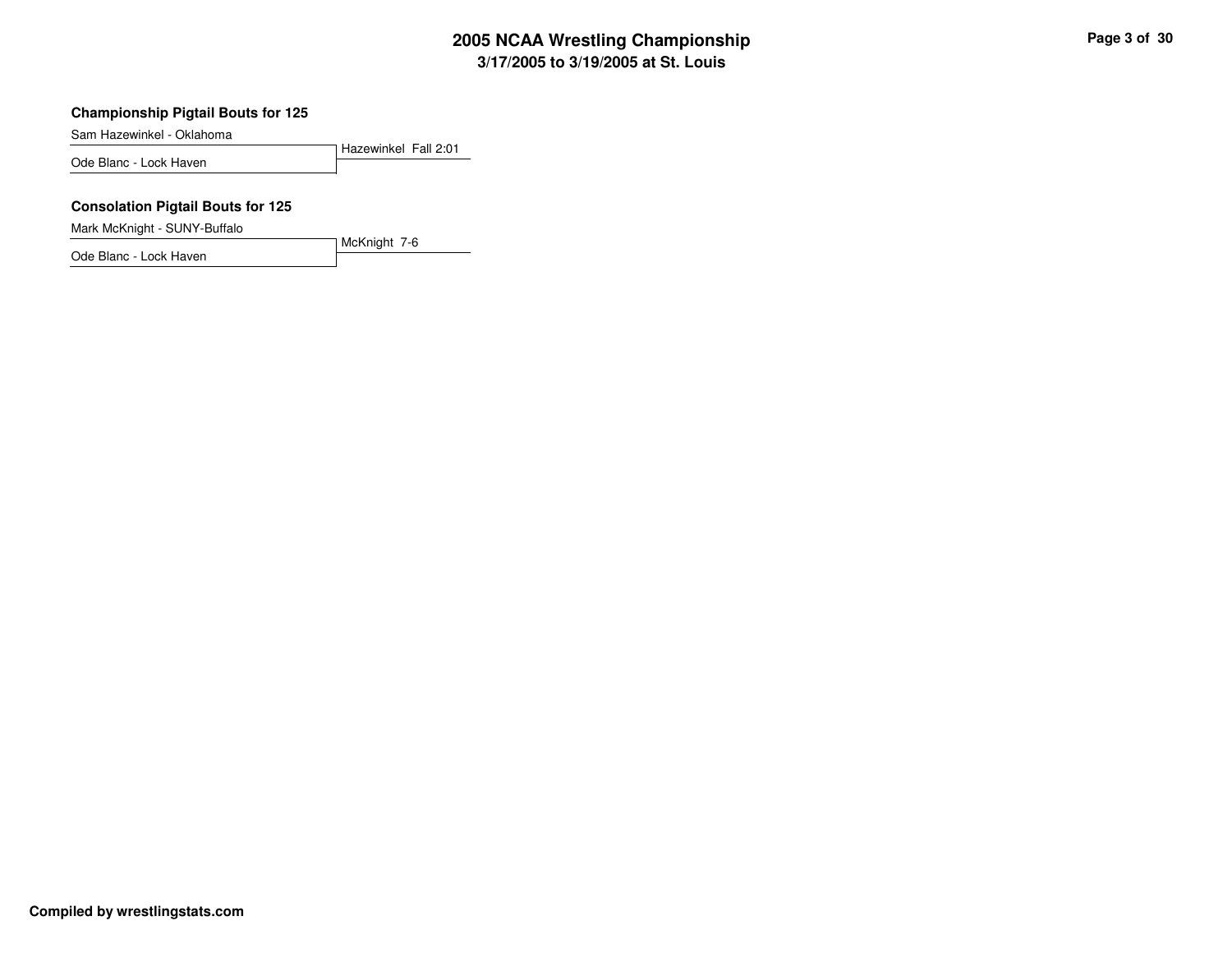| Travis Lee, Cornell [1]                             |                           |                     |                  |                      |
|-----------------------------------------------------|---------------------------|---------------------|------------------|----------------------|
| Derek Moore, California-Davis                       | Travis Lee Fall 1:51      |                     |                  |                      |
| Kyle McCarthy, Sacred Heart                         | David Hoffman 19-4, 7:00  | Travis Lee 10-6     |                  | 133 Weight Class     |
| David Hoffman, Virginia Tech                        |                           |                     |                  |                      |
| Jason Borrelli, Central Michigan [9]                |                           |                     | Travis Lee 9-3   |                      |
| Tony Curto, Bloomsburg                              | Jason Borrelli 14-7       |                     |                  |                      |
| Ryan McClester, Citadel                             |                           | Scott Jorgenson 6-2 |                  |                      |
| Scott Jorgenson, Boise State [8]                    | Scott Jorgenson 2-1 TB    |                     |                  |                      |
| Tom Clum, Wisconsin [5]                             |                           |                     |                  | Travis Lee Fall 2:55 |
| Seth Lisa, West Virginia                            | Tom Clum Fall 6:49        |                     |                  |                      |
| Matt Benza, Air Force                               | Mario Galanakis Fall 6:39 | Tom Clum 13-5       |                  |                      |
| Mario Galanakis, Iowa [12]                          |                           |                     |                  |                      |
| Tim Hamer, Rider                                    |                           |                     | Tom Clum 7-3     |                      |
| Drew Headlee, Pittsburgh                            | Drew Headlee 6-1          |                     |                  |                      |
| Matt DeLorenzo, Columbia                            |                           | Drew Headlee 14-11  |                  |                      |
| Mark Jayne, Illinois [4]                            | Mark Jayne 16-4           |                     |                  |                      |
|                                                     |                           |                     |                  | Travis Lee 6-3       |
|                                                     |                           |                     |                  |                      |
| Mack Reiter, Minnesota [3]                          | Mack Reiter 5-0           |                     |                  |                      |
| Jesse Sundell, Iowa State                           |                           | Mack Reiter 7-5     |                  |                      |
| Josh Keefe, Tennessee-Chattanooga                   | Dominick Moyer 2-1 TB     |                     |                  |                      |
| Dominick Moyer, Nebraska                            |                           |                     | Mack Reiter 8-3  |                      |
| Evan Sola, North Carolina [11]                      | Chad Mendes Fall 1:30     |                     |                  |                      |
| Chad Mendes, Cal Poly-SLO                           |                           | Chad Mendes 6-4     |                  |                      |
| Charles Griffin, Hofstra                            | Matt Ciasulli 3-1         |                     |                  |                      |
| Matt Ciasulli, Lehigh [6]                           |                           |                     |                  | Shawn Bunch 6-4      |
| Nathan Morgan, Oklahoma State [7]                   | Nathan Morgan 17-2, 7:00  |                     |                  |                      |
| Josh Pniewski, Gardner-Webb                         |                           | Nathan Morgan 7-5   |                  |                      |
| T.J. Enright, Ohio State                            | Matt Sanchez 12-5         |                     |                  |                      |
| Matt Sanchez, Cal State-Bakersfield [10]            |                           |                     | Shawn Bunch 13-7 |                      |
| Sam Gray, Navy                                      | Sam Gray 6-2              |                     |                  |                      |
| Sam Hiatt, Northern Illinois<br>Mark Moos, Michigan |                           | Shawn Bunch 6-3     |                  |                      |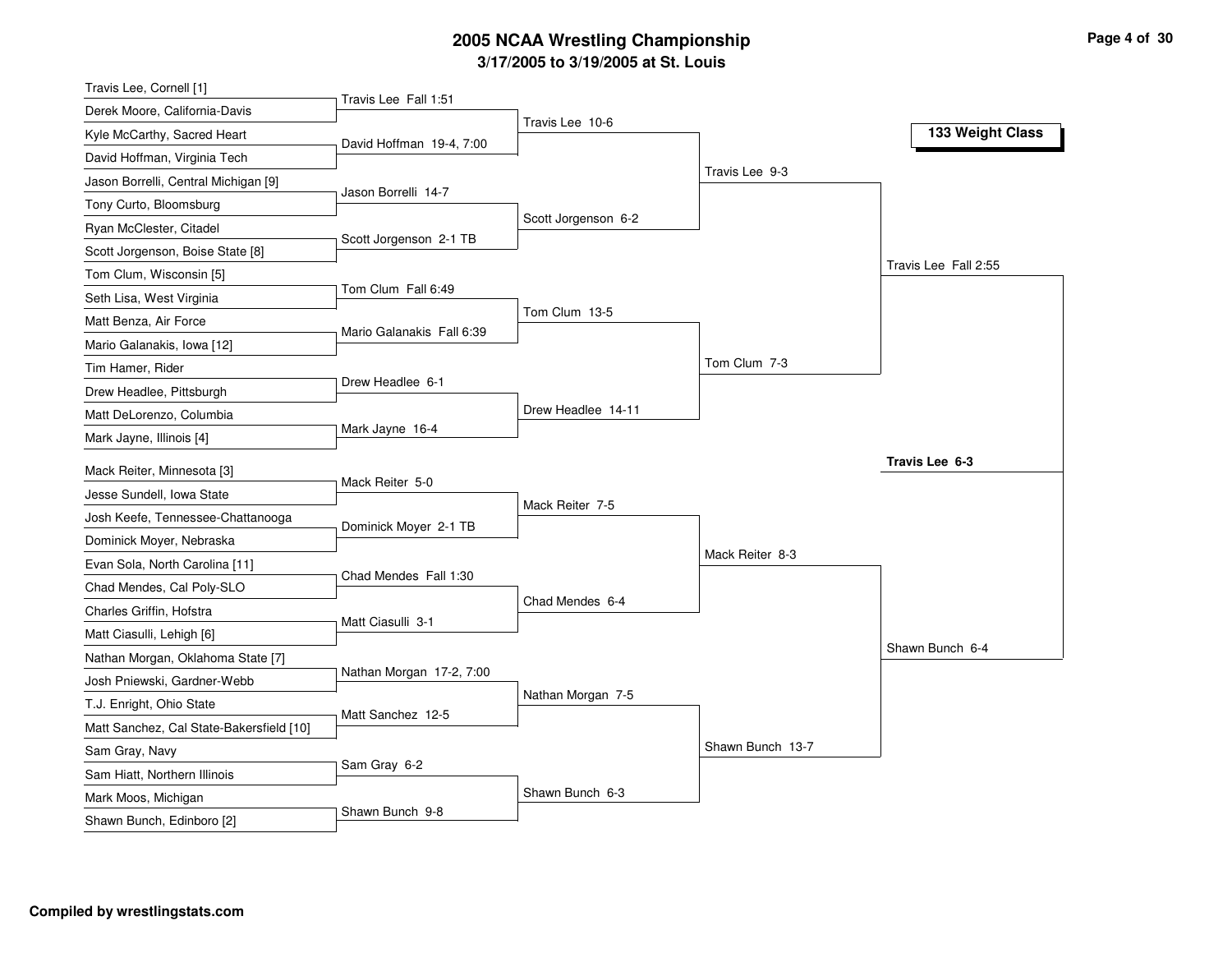| Moos, Michigan               |                              |                |                        |             |                      |                                         |                                          |
|------------------------------|------------------------------|----------------|------------------------|-------------|----------------------|-----------------------------------------|------------------------------------------|
| Hiatt, Northern Illinois     | Moos Fall 3:39               |                |                        |             |                      |                                         |                                          |
|                              |                              | Galanakis 5-2  |                        |             |                      | <b>133 Consolation Bracket</b>          |                                          |
|                              | Galanakis, Iowa              |                |                        |             |                      |                                         |                                          |
| Enright, Ohio State          |                              |                | Jayne 5-1              |             |                      |                                         |                                          |
| Pniewski, Gardner-Webb       | Pniewski 7-6                 |                |                        | Jayne 7-6   |                      |                                         |                                          |
|                              |                              | Jayne 6-2      |                        |             |                      |                                         |                                          |
|                              | Jayne, Illinois              |                | Mendes, Cal Poly-SLO   |             |                      |                                         |                                          |
| Griffin, Hofstra             |                              |                |                        |             | Sola Fall 2:27       |                                         |                                          |
| Sola, North Carolina         | Sola Fall 3:32               |                |                        |             |                      |                                         |                                          |
|                              |                              | Sola 4-2       |                        |             |                      |                                         | <b>Clum 5-4</b>                          |
|                              | Hoffman, Virginia Tech       |                |                        |             | Clum, Wisconsin      |                                         |                                          |
| Keefe, Tennessee-Chattanooga |                              |                | Sola Fall 1:12         |             |                      |                                         |                                          |
| Sundell, Iowa State          | Sundell Fall 5:28            |                |                        | Sola 4-0    |                      |                                         |                                          |
|                              |                              | Sundell 9-6    |                        |             |                      | Third Place: Tom Clum, Wisconsin 2-1    |                                          |
|                              | Borrelli, Central Michigan   |                | Morgan, Oklahoma State |             |                      |                                         |                                          |
| DeLorenzo, Columbia          |                              |                |                        |             | <b>Fourth Place:</b> | Mack Reiter, Minnesota                  |                                          |
| Hamer, Rider                 | Hamer 11-0                   |                |                        |             | <b>Fifth Place:</b>  |                                         | Matt Sanchez, Cal State-Bakersfield 10-5 |
|                              |                              | Sanchez 13-3   |                        |             |                      | Sixth Place: Evan Sola, North Carolina  |                                          |
|                              | Sanchez, Cal State-Bakersfie |                |                        |             |                      | Seventh Place: Mark Jayne, Illinois 5-3 |                                          |
| Benza, Air Force             |                              |                | Sanchez 11-3           |             |                      | Eighth Place: Drew Headlee, Pittsburgh  |                                          |
| Lisa, West Virginia          | Benza 15-6                   |                |                        | Sanchez 4-2 |                      |                                         |                                          |
|                              |                              | Gray Fall 5:27 |                        |             |                      |                                         |                                          |
|                              | Gray, Navy                   |                | Jorgenson, Boise State |             |                      |                                         |                                          |
| McClester, Citadel           |                              |                |                        |             |                      |                                         |                                          |
|                              | McClester 15-3               |                |                        |             | Sanchez Fall 2:44    |                                         |                                          |
| Curto, Bloomsburg            |                              | McClester 11-2 |                        |             |                      |                                         | Reiter Fall 1:18                         |
|                              | Moyer, Nebraska              |                |                        |             | Reiter, Minnesota    |                                         |                                          |
|                              |                              |                | Moore 4-3              |             |                      |                                         |                                          |
| McCarthy, Sacred Heart       | Moore 5-1                    |                |                        |             |                      |                                         |                                          |
| Moore, California-Davis      |                              | Moore 5-4      |                        | Headlee 6-5 |                      |                                         |                                          |
|                              | Ciasulli, Lehigh             |                | Headlee, Pittsburgh    |             |                      |                                         |                                          |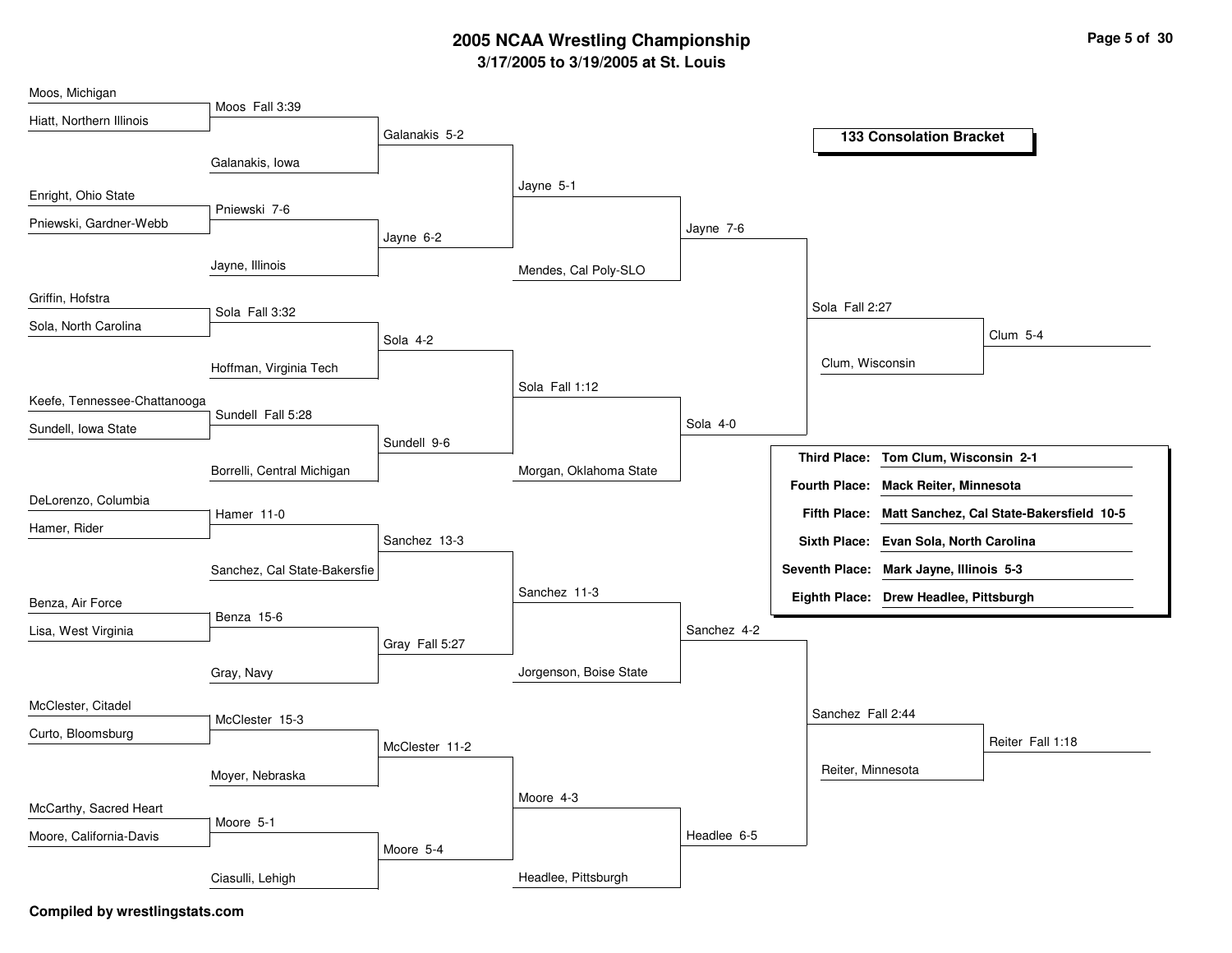#### **Championship Pigtail Bouts for 133**

Tony Curto - Bloomsburg

Curto 10-8 OTBryan Heller - Penn State

Enright 6-5

#### **Consolation Pigtail Bouts for 133**

T.J. Enright - Ohio State

Bryan Heller - Penn State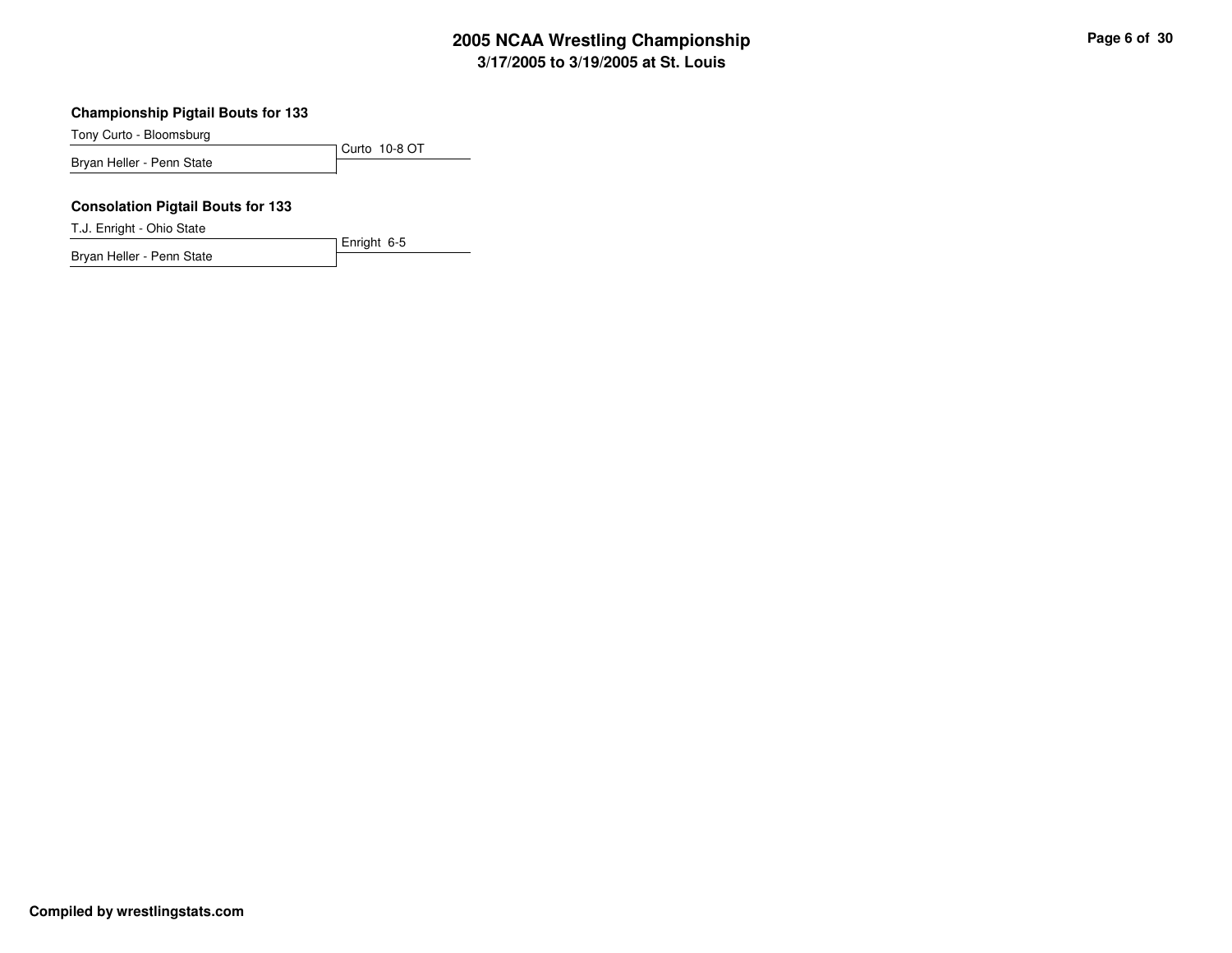| Nate Gallick, Iowa State [1]              |                           |                            |                        |                       |
|-------------------------------------------|---------------------------|----------------------------|------------------------|-----------------------|
| Jordan Leen, Cornell                      | Nate Gallick 2-0          | Nate Gallick 13-5          |                        |                       |
| Ryan Lang, Northwestern                   | Ryan Lang Fall 2:21       |                            |                        | 141 Weight Class      |
| Roberto Vargas, Cal State-Bakersfield     |                           |                            |                        |                       |
| Frank Edgar, Clarion [9]                  |                           |                            | Nate Gallick 10-5      |                       |
| Alex Tsirtsis, Iowa                       | Frank Edgar 10-2          |                            |                        |                       |
| Josh Wooton, Northern Illinois            |                           | Frank Edgar 4-2            |                        |                       |
| Ronald Tarquinio, Pittsburgh [8]          | Ronald Tarquinio 5-2      |                            |                        |                       |
| Andy Simmons, Michigan State [5]          |                           |                            |                        | Nate Gallick 2-0      |
| Myron Drayton, Delaware State             | Andy Simmons 11-2         |                            |                        |                       |
| Doug McGraw, Pennsylvania                 | Doug McGraw 2-0           | Andy Simmons 6-1           |                        |                       |
| Casio Pero, Illinois [12]                 |                           |                            |                        |                       |
| Juan Mora, Cal State-Fullerton            |                           |                            | Andy Simmons Fall 6:18 |                       |
| Bye                                       | Juan Mora                 |                            |                        |                       |
| Steve Esparza, Cal Poly-SLO               |                           | Cory Cooperman 7-1         |                        |                       |
| Cory Cooperman, Lehigh [4]                | Cory Cooperman 11-0       |                            |                        |                       |
| Josh Churella, Michigan [3]               |                           |                            |                        | Teyon Ware 3-2        |
| Charlie Pinto, Maryland                   | Josh Churella 8-1         |                            |                        |                       |
| C.J. Ettelson, Northern Iowa              |                           | Josh Churella 10-8 TB      |                        |                       |
| Don Fisch, Rider                          | Don Fisch 14-2            |                            |                        |                       |
| Michael Keefe, Tennessee-Chattanooga [11] |                           |                            | Michael Keefe 6-5      |                       |
| Tommy Owen, Minnesota                     | Michael Keefe 13-5        |                            |                        |                       |
| Nate Gulosh, Navy                         |                           | Michael Keefe 8-6          |                        |                       |
| Matt Murray, Nebraska [6]                 | Matt Murray 9-3           |                            |                        |                       |
| Daniel Frishkorn, Oklahoma State [7]      |                           |                            |                        | Teyon Ware 18-3, 5:40 |
| Anthony Constantino, Columbia             | Daniel Frishkorn 11-1     |                            |                        |                       |
| Matt Fittery, Lock Haven                  |                           | Daniel Frishkorn Fall 4:35 |                        |                       |
| Richard LaForge, Hofstra [10]             | Richard LaForge Fall 1:14 |                            |                        |                       |
| Jason Jones, Appalachian State            |                           |                            | Teyon Ware 4-3         |                       |
| Jake Kriegbaum, Air Force                 | Jason Jones 7-3           |                            |                        |                       |
| Jeff Bristol, California-Davis            |                           | Teyon Ware 16-2            |                        |                       |
| Teyon Ware, Oklahoma [2]                  | Teyon Ware 19-2, 6:57     |                            |                        |                       |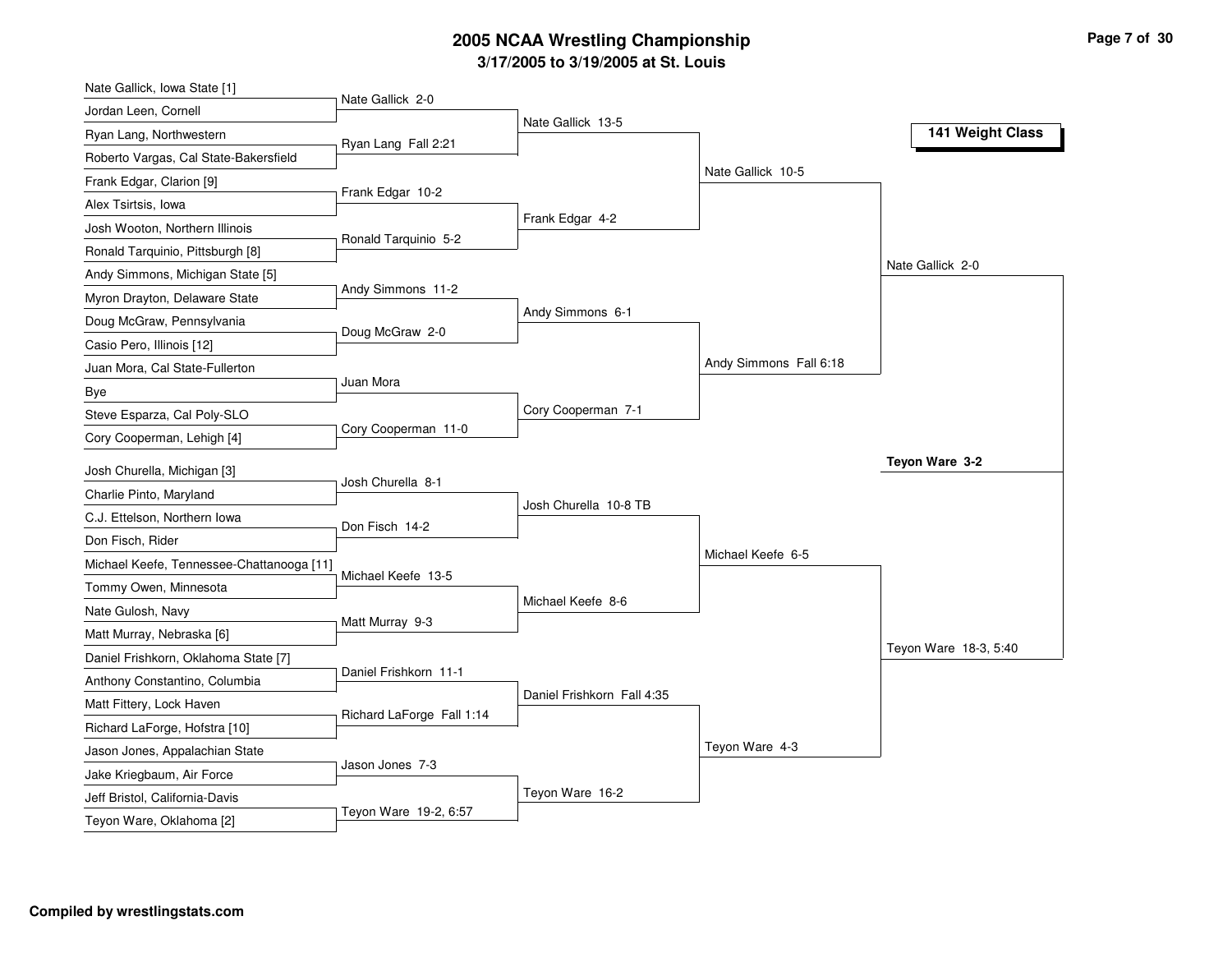| Bristol, California-Davis     |                           |                   |                           |                     |  |                      |                                            |                                            |
|-------------------------------|---------------------------|-------------------|---------------------------|---------------------|--|----------------------|--------------------------------------------|--------------------------------------------|
| Kriegbaum, Air Force          | Bristol 4-2               |                   |                           |                     |  |                      |                                            |                                            |
|                               |                           | McGraw 10-0       |                           |                     |  |                      | <b>141 Consolation Bracket</b>             |                                            |
|                               | McGraw, Pennsylvania      |                   |                           |                     |  |                      |                                            |                                            |
| Fittery, Lock Haven           |                           |                   | Mora 6-3                  |                     |  |                      |                                            |                                            |
| Constantino, Columbia         | Constantino 3-1           |                   |                           | Churella 10-2       |  |                      |                                            |                                            |
|                               |                           | Mora 8-5          |                           |                     |  |                      |                                            |                                            |
|                               | Mora, Cal State-Fullerton |                   | Churella, Michigan        |                     |  |                      |                                            |                                            |
| Gulosh, Navy                  |                           |                   |                           |                     |  |                      |                                            |                                            |
| Owen, Minnesota               | Gulosh Fall 5:28          |                   |                           |                     |  | Frishkorn 8-6        |                                            |                                            |
|                               |                           | Lang Fall 0:51    |                           |                     |  |                      |                                            | Frishkorn DFT 3:00                         |
|                               | Lang, Northwestern        |                   |                           |                     |  |                      | Simmons, Michigan State                    |                                            |
| Ettelson, Northern Iowa       |                           |                   | Lang 9-2                  |                     |  |                      |                                            |                                            |
| Pinto, Maryland               | Pinto 4-1                 |                   |                           | Frishkorn Fall 2:22 |  |                      |                                            |                                            |
|                               |                           | Tarquinio 8-7     |                           |                     |  |                      | Cory Cooperman, Lehigh 10-1                |                                            |
|                               | Tarquinio, Pittsburgh     |                   | Frishkorn, Oklahoma State |                     |  | <b>Third Place:</b>  |                                            |                                            |
| Esparza, Cal Poly-SLO         |                           |                   |                           |                     |  | <b>Fourth Place:</b> | Daniel Frishkorn, Oklahoma State           |                                            |
| Bye                           | Esparza                   |                   |                           |                     |  | <b>Fifth Place:</b>  |                                            | Michael Keefe, Tennessee-Chattanooga Med F |
|                               |                           | LaForge Fall 1:38 |                           |                     |  |                      | Sixth Place: Andy Simmons, Michigan State  |                                            |
|                               | LaForge, Hofstra          |                   |                           |                     |  |                      | Seventh Place: Casio Pero, Illinois 6-5 TB |                                            |
| Pero, Illinois                |                           |                   | Pero 5-2                  |                     |  |                      | Eighth Place: Josh Churella, Michigan      |                                            |
| Drayton, Delaware State       | Pero 15-5                 |                   |                           | Pero 6-4 OT         |  |                      |                                            |                                            |
|                               |                           | Pero 8-4          |                           |                     |  |                      |                                            |                                            |
|                               | Jones, Appalachian State  |                   | Edgar, Clarion            |                     |  |                      |                                            |                                            |
| Wooton, Northern Illinois     |                           |                   |                           |                     |  |                      |                                            |                                            |
| Tsirtsis, Iowa                | Tsirtsis 4-3              |                   |                           |                     |  | Cooperman 10-2       |                                            |                                            |
|                               |                           | Fisch 6-2         |                           |                     |  |                      |                                            | Cooperman Fall 4:52                        |
|                               | Fisch, Rider              |                   |                           |                     |  |                      | Keefe, Tennessee-Chattano                  |                                            |
| Vargas, Cal State-Bakersfield |                           |                   | Fisch 6-4                 |                     |  |                      |                                            |                                            |
|                               | Leen 5-4                  |                   |                           |                     |  |                      |                                            |                                            |
| Leen, Cornell                 |                           | Leen MED FFT      | Cooperman 23-8, 7:0       |                     |  |                      |                                            |                                            |
|                               | Murray, Nebraska          |                   | Cooperman, Lehigh         |                     |  |                      |                                            |                                            |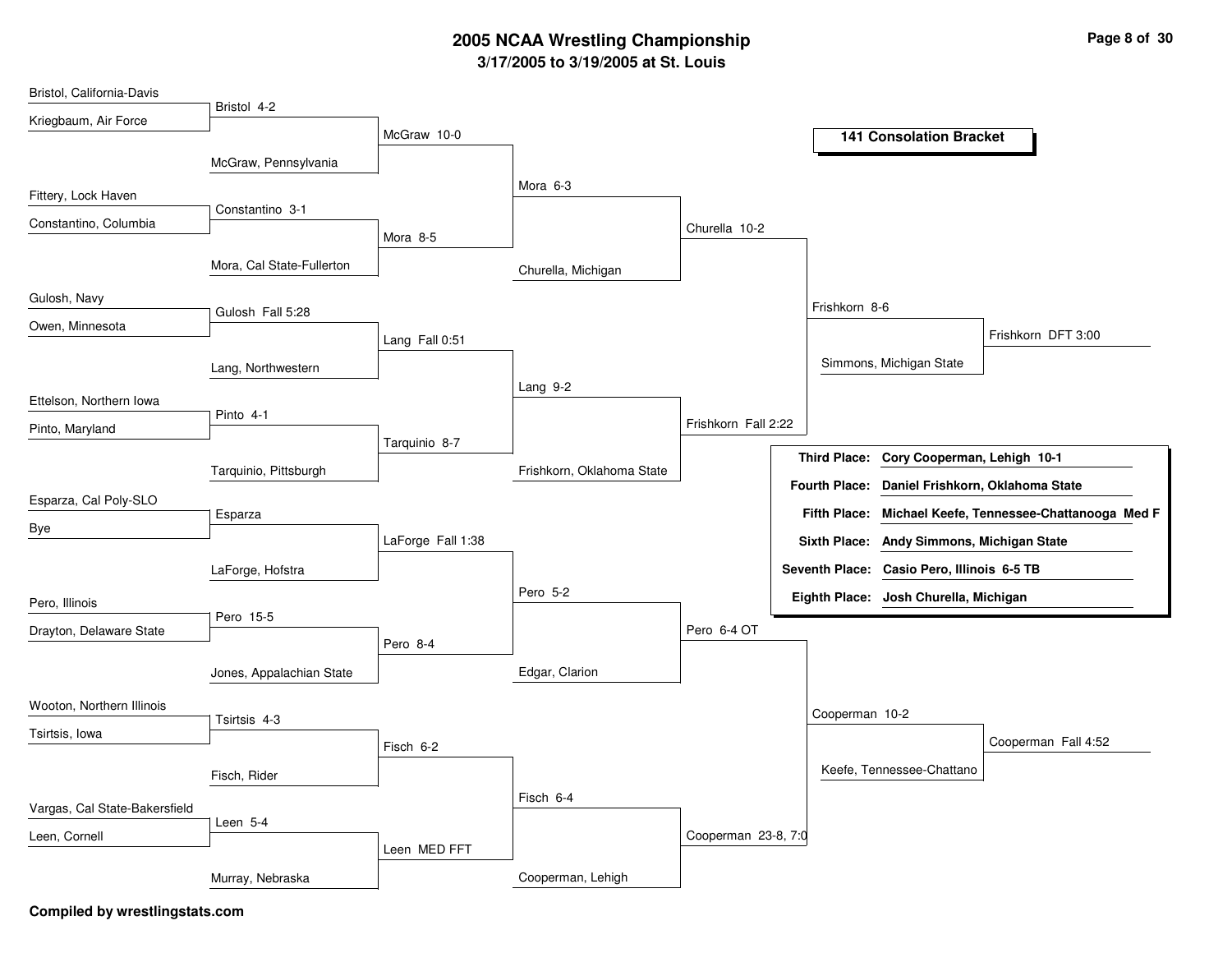**No Pigtails Bouts for 141 Weight Class**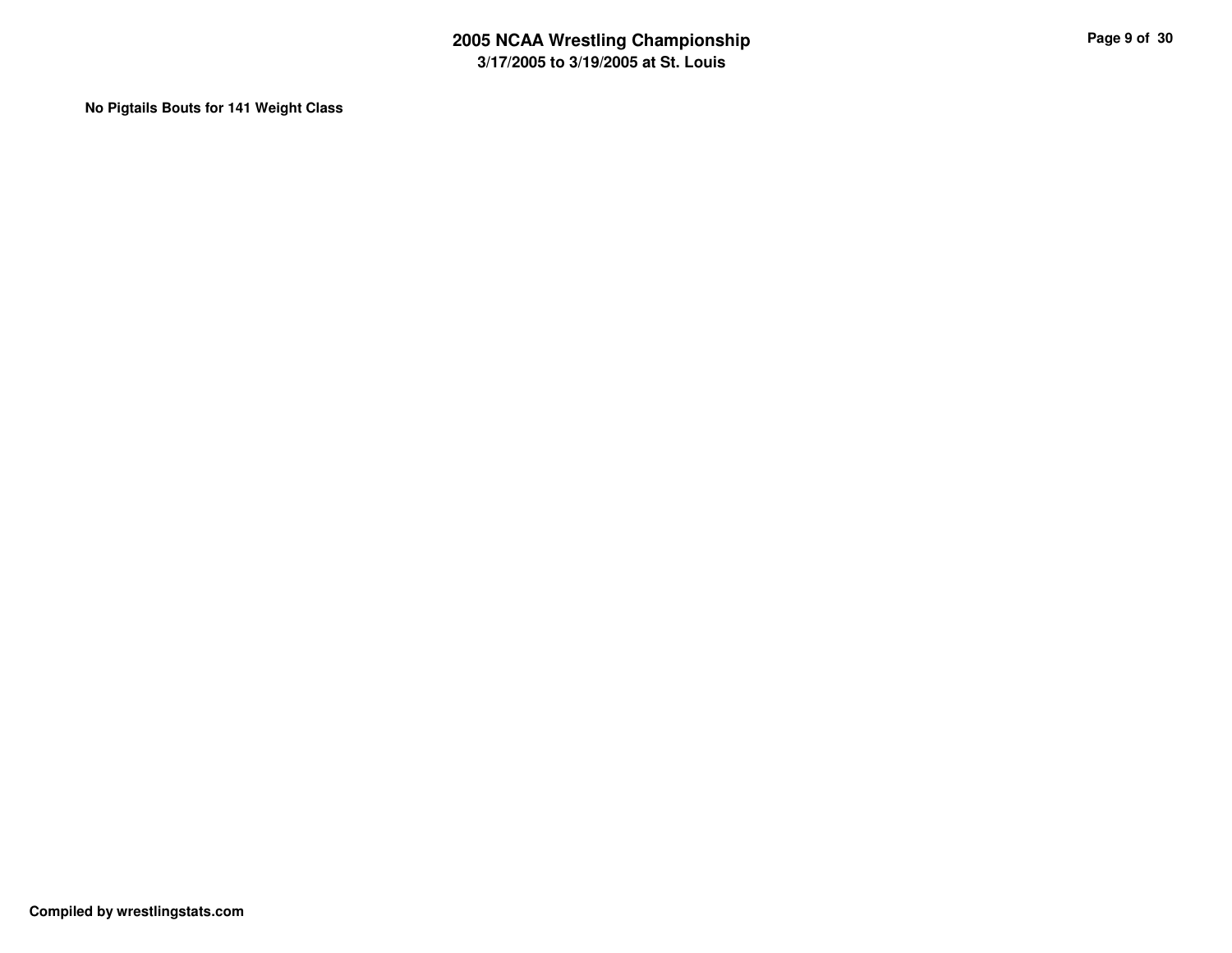| Zack Esposito, Oklahoma State [1]                       |                            |                      |                           |                     |
|---------------------------------------------------------|----------------------------|----------------------|---------------------------|---------------------|
| Matt Anderson, Lehigh                                   | Zack Esposito 13-2         |                      |                           |                     |
| Doug Withstandley, Purdue                               | Doug Withstandley 7-3      | Zack Esposito 11-0   |                           | 149 Weight Class    |
| Ryan Hurley, Cleveland State                            |                            |                      |                           |                     |
| Jon Masa, Hofstra [9]                                   |                            |                      | Zack Esposito 6-2         |                     |
| Eddie Dahlen, Portland State                            | Jon Masa 12-0              |                      |                           |                     |
| John Cox, Navy                                          |                            | Jon Masa 13-5        |                           |                     |
| Ben Cherrington, Boise State [8]                        | Ben Cherrington 6-4        |                      |                           |                     |
| Eric Tannenbaum, Michigan [5]                           |                            |                      |                           | Zack Esposito 7-2   |
| Travis Shufelt, Nebraska                                | Eric Tannenbaum 6-4        |                      |                           |                     |
| Ron Doppelheuer, Edinboro                               |                            | Eric Tannenbaum 8-0  |                           |                     |
| Darren McKnight, Michigan State [12]                    | Darren McKnight 10-8 OT    |                      |                           |                     |
| Levi Duyn, Citadel                                      |                            |                      | Eric Tannenbaum 4-3       |                     |
| Mark Cartella, Drexel                                   | Mark Cartella 6-2          |                      |                           |                     |
| Daniel Elliott, Gardner-Webb                            |                            | Matt Storniolo 9-0   |                           |                     |
| Matt Storniolo, Oklahoma [4]                            | Matt Storniolo Fall 6:40   |                      |                           |                     |
|                                                         |                            |                      |                           | Zack Esposito 5-2   |
| Dustin Manotti, Cornell [3]<br>Quincy Osborn, Minnesota | Dustin Manotti 18-3, 7:00  |                      |                           |                     |
| Patrick Williams, Arizona State                         |                            | Dustin Manotti 8-4   |                           |                     |
|                                                         | Patrick Williams Fall 6:39 |                      |                           |                     |
| Issac Knable, Indiana                                   |                            |                      | Dustin Manotti 8-2        |                     |
| Craig Henning, Wisconsin [11]                           | Craig Henning 13-11        |                      |                           |                     |
| Rayes Gonzales, Boston University                       |                            | Ty Eustice 3-1       |                           |                     |
| Mike Grimes, Northern Illinois                          | Ty Eustice 8-4             |                      |                           |                     |
| Ty Eustice, Iowa [6]                                    |                            |                      |                           | Phillip Simpson 8-0 |
| Jeff Harrison, Northern Iowa [7]                        | Jeff Harrison 8-4          |                      |                           |                     |
| Tyde Prater, Virginia Tech                              |                            | Mark DiSalvo 5-3     |                           |                     |
| Cody Greene, Missouri                                   | Mark DiSalvo 7-4           |                      |                           |                     |
| Mark DiSalvo, Central Michigan [10]                     |                            |                      | Phillip Simpson Fall 2:32 |                     |
| Anthony Baza, Cal State-Bakersfield                     | Anthony Baza 4-2           |                      |                           |                     |
| Josh Medina, Lock Haven                                 |                            | Phillip Simpson 11-2 |                           |                     |
| Alex Hernandez, North Carolina State                    | Phillip Simpson 12-0       |                      |                           |                     |
| Phillip Simpson, Army [2]                               |                            |                      |                           |                     |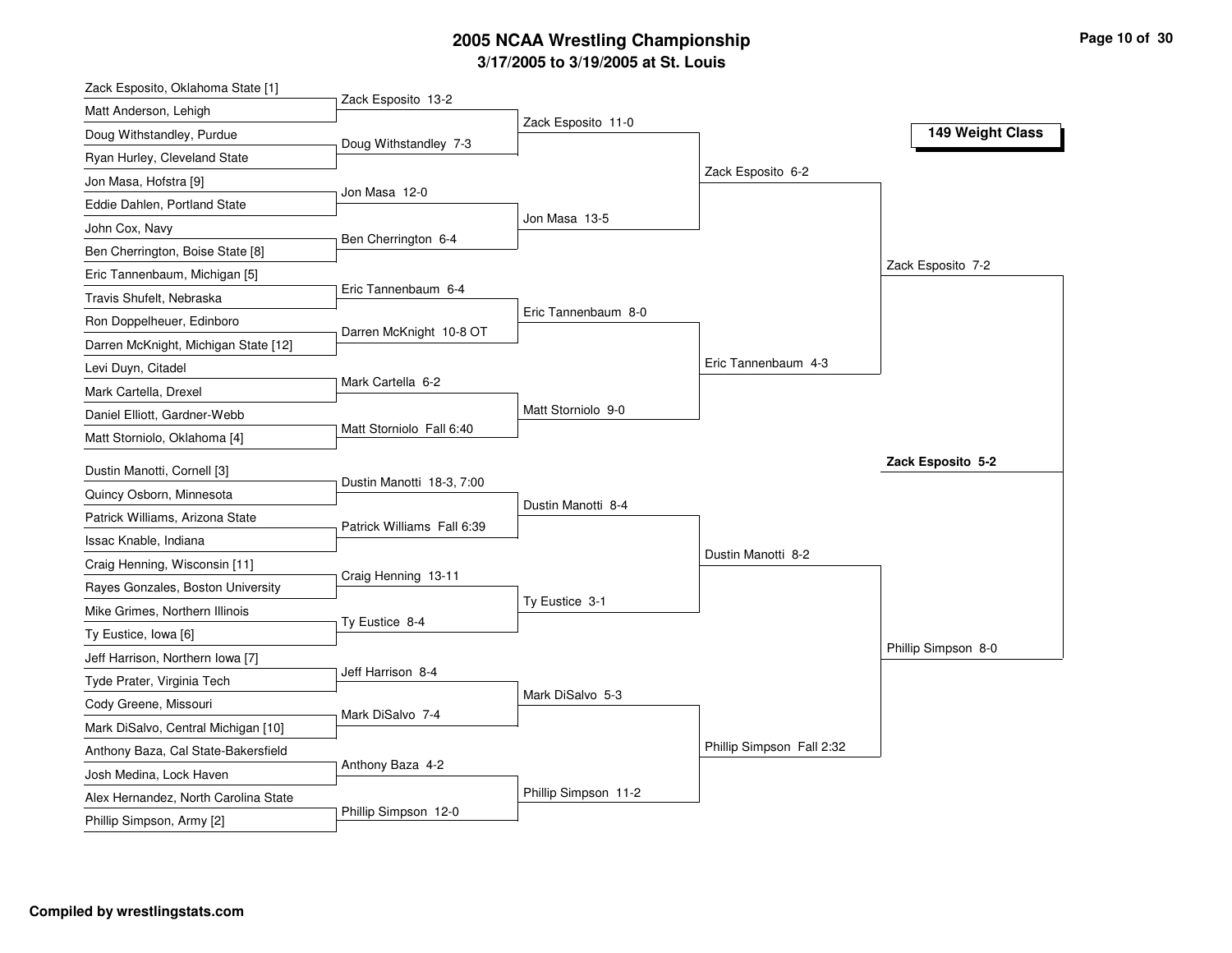| Hernandez, North Carolina Stat |                             |                 |                           |                |                     |                                              |                |
|--------------------------------|-----------------------------|-----------------|---------------------------|----------------|---------------------|----------------------------------------------|----------------|
| Medina, Lock Haven             | Medina 12-6                 |                 |                           |                |                     |                                              |                |
|                                |                             | Medina 7-6      |                           |                |                     | <b>149 Consolation Bracket</b>               |                |
|                                | McKnight, Michigan State    |                 |                           |                |                     |                                              |                |
| Greene, Missouri               |                             |                 | Prater 7-6                |                |                     |                                              |                |
| Prater, Virginia Tech          | Prater 9-7                  |                 |                           |                |                     |                                              |                |
|                                |                             | Prater 10-7     |                           | Eustice 3-2    |                     |                                              |                |
|                                | Cartella, Drexel            |                 | Eustice, Iowa             |                |                     |                                              |                |
| Grimes, Northern Illinois      | Grimes 14-8                 |                 |                           |                | Eustice 6-4         |                                              |                |
| Gonzales, Boston University    |                             |                 |                           |                |                     |                                              | Tannenbaum 5-3 |
|                                |                             | Grimes 4-3      |                           |                |                     |                                              |                |
|                                | Withstandley, Purdue        |                 | Cherrington 8-4           |                |                     | Tannenbaum, Michigan                         |                |
| Knable, Indiana                |                             |                 |                           |                |                     |                                              |                |
| Osborn, Minnesota              | Osborn Fall 2:24            |                 |                           | DiSalvo 5-1    |                     |                                              |                |
|                                |                             | Cherrington 4-0 |                           |                | <b>Third Place:</b> | Jon Masa, Hofstra 8-1                        |                |
|                                | Cherrington, Boise State    |                 | DiSalvo, Central Michigan |                |                     |                                              |                |
| Elliott, Gardner-Webb          |                             |                 |                           |                |                     | Fourth Place: Eric Tannenbaum, Michigan      |                |
| Duyn, Citadel                  | Elliott Fall 5:27           |                 |                           |                |                     | Fifth Place: Ty Eustice, Iowa 3-1 OT         |                |
|                                |                             | Harrison 10-7   |                           |                |                     | Sixth Place: Dustin Manotti, Cornell         |                |
|                                | Harrison, Northern Iowa     |                 |                           |                |                     | Seventh Place: Matt Storniolo, Oklahoma 3-2  |                |
| Doppelheuer, Edinboro          |                             |                 | Shufelt 7-6               |                |                     | Eighth Place: Mark DiSalvo, Central Michigan |                |
| Shufelt, Nebraska              | Shufelt 16-3                |                 |                           | Masa 13-4      |                     |                                              |                |
|                                |                             | Shufelt 8-2     |                           |                |                     |                                              |                |
|                                | Baza, Cal State-Bakersfield |                 | Masa, Hofstra             |                |                     |                                              |                |
| Cox, Navy                      |                             |                 |                           |                | Masa 11-3           |                                              |                |
| Dahlen, Portland State         | Cox 14-2                    |                 |                           |                |                     |                                              |                |
|                                |                             | Williams 15-7   |                           |                |                     |                                              | Masa 11-3      |
|                                | Williams, Arizona State     |                 |                           |                | Manotti, Cornell    |                                              |                |
| Hurley, Cleveland State        |                             |                 | Williams Fall 5:58        |                |                     |                                              |                |
|                                | Hurley Fall 0:46            |                 |                           | Storniolo 12-2 |                     |                                              |                |
| Anderson, Lehigh               |                             | Hurley 4-2      |                           |                |                     |                                              |                |
|                                | Henning, Wisconsin          |                 | Storniolo, Oklahoma       |                |                     |                                              |                |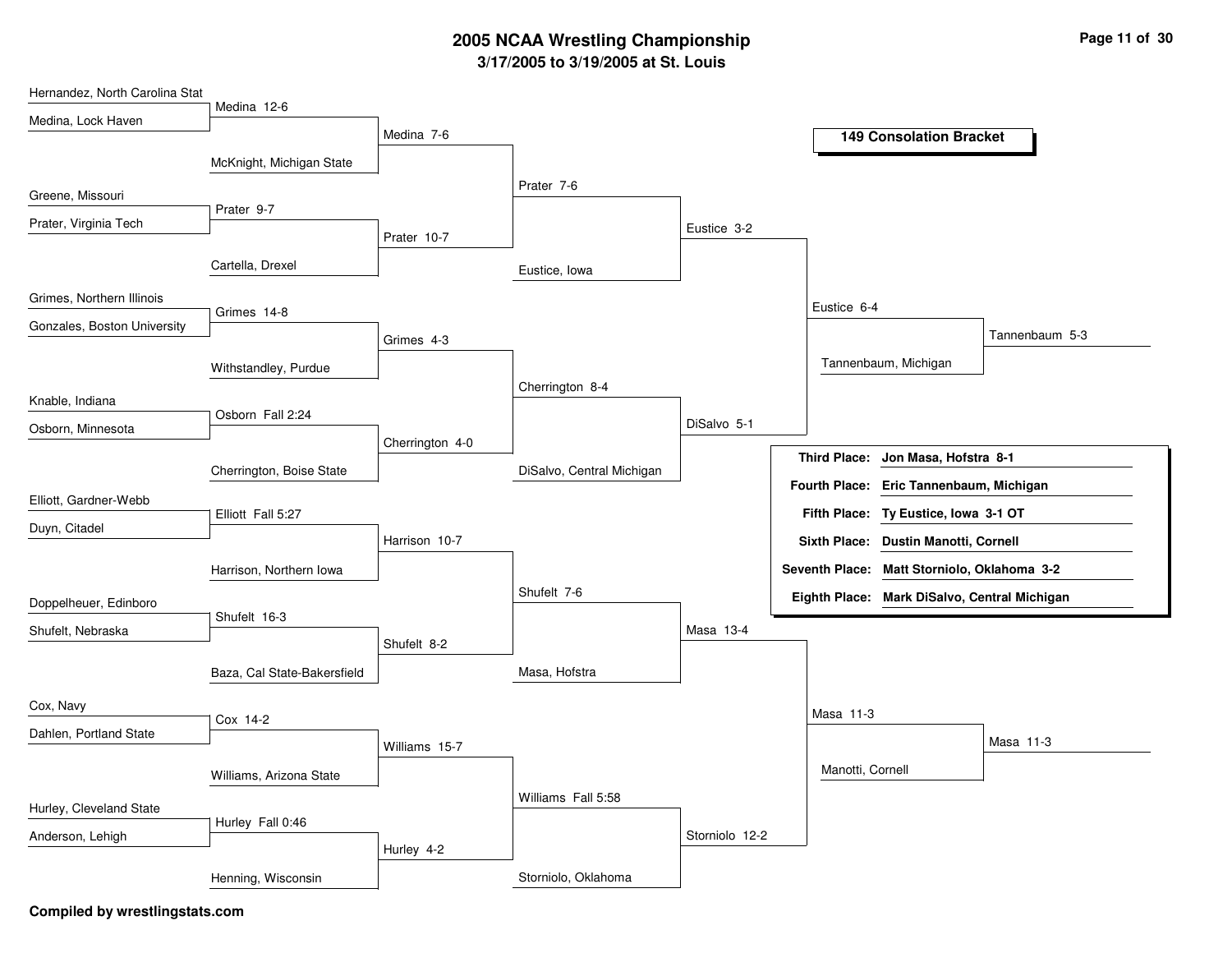**No Pigtails Bouts for 149 Weight Class**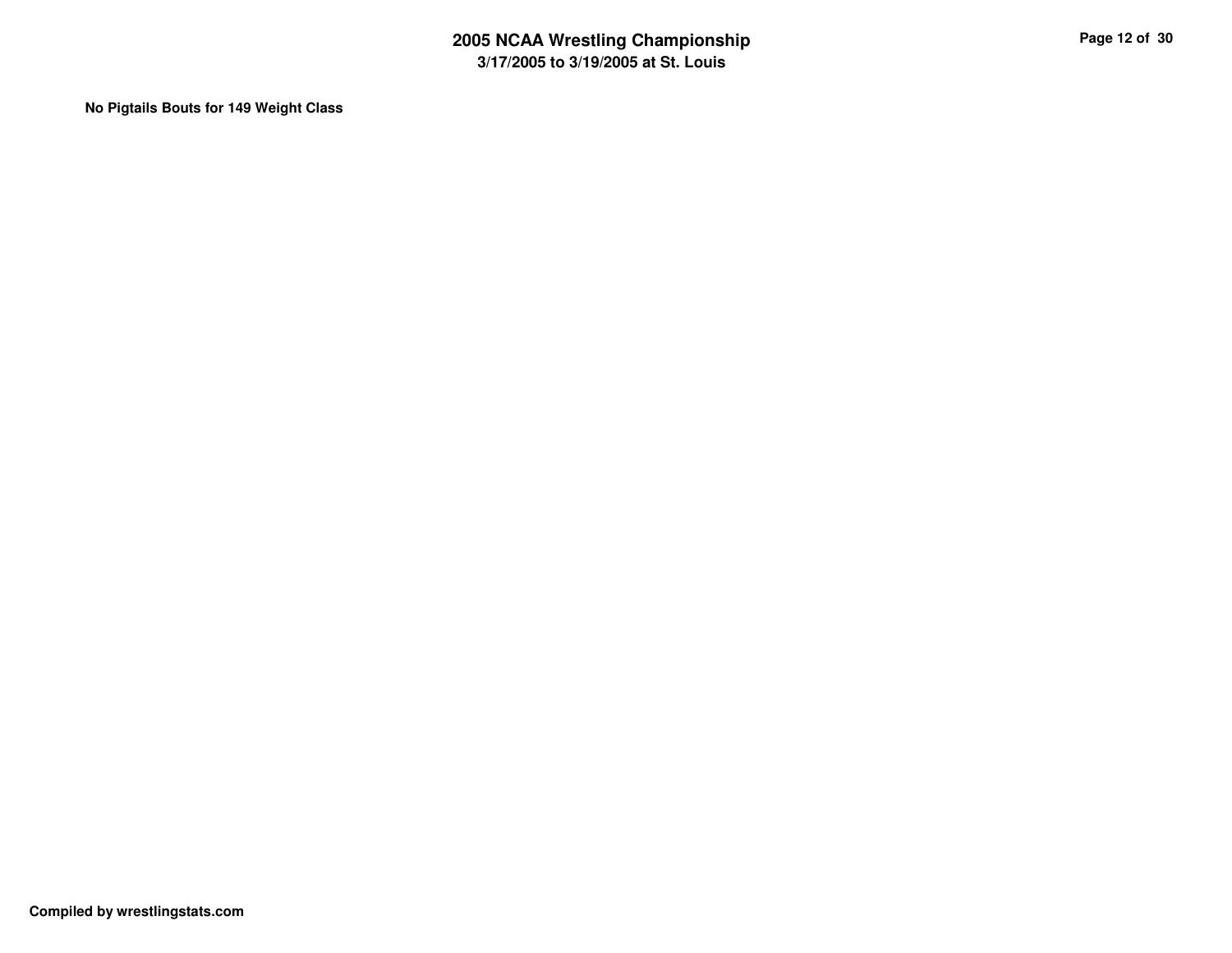| Alex Tirapelle Fall 1:05<br>Tony Hook, Oregon State<br>Alex Tirapelle 5-1<br>157 Weight Class<br>Devin Mesanko, Columbia<br>Colton Salazar 6-1<br>Colton Salazar, Purdue<br>Joe Johnston 6-5<br>Derek Zinck, Lehigh [9]<br>C.P. Schlatter 7-4<br>C.P. Schlatter, Minnesota<br>Joe Johnston 5-3<br>Kevin Ward, Oklahoma State<br>Joe Johnston 18-8<br>Joe Johnston, Iowa [8]<br>Joe Johnston 9-8<br>Jake Percival, Ohio University [5]<br>Jake Percival 15-0, 3:56<br>Seth Martin, Lock Haven<br>Jake Percival 4-0<br>Brandon Becker, Indiana<br>Jim Medeiros 13-7<br>Jim Medeiros, Fresno State [12]<br>Jake Percival 8-0<br>Chris Bitetto, Northern Iowa<br>Chris Bitetto 7-4<br>Reed Carpenter, Virginia Tech<br>Travis Piccard 7-5 OT<br>Travis Piccard, Citadel<br>Travis Piccard 7-3<br>Muzaffar Abdurakhmanov, American [4]<br>Ryan Bertin 8-5<br>Matt Gentry, Stanford [3]<br>Matt Gentry 15-0, 5:00<br>Danny Clum, Wyoming<br>Matt Gentry 15-0, 3:29<br>Matt Hill, Edinboro<br>Matt Hill 10-5<br>Eric Neil, Central Michigan<br>Trent Paulson 8-6 OT<br>Chris Horning, Clarion [11]<br>Chris Horning 2-0<br>Brad Cieleski, Missouri<br>Trent Paulson 4-3<br>Marcus Effner, Cleveland State<br>Trent Paulson 10-2<br>Trent Paulson, Iowa State [6]<br>Ryan Bertin 10-7<br>Matt Lebe, West Virginia [7]<br>Nate Galloway 7-4<br>Nate Galloway, Penn State<br>Brian Stith 4-2<br>James Strouse, Hofstra<br>Brian Stith 4-2<br>Brian Stith, Arizona State [10]<br>Ryan Bertin 4-2<br>Matt Kocher, Pittsburgh<br>Matt Kocher 4-3<br>Tyler Turner, Wisconsin<br>Ryan Bertin 15-5<br>Cory Mancuso, Slippery Rock<br>Ryan Bertin Fall 2:23 | Alex Tirapelle, Illinois [1] |  |  |
|--------------------------------------------------------------------------------------------------------------------------------------------------------------------------------------------------------------------------------------------------------------------------------------------------------------------------------------------------------------------------------------------------------------------------------------------------------------------------------------------------------------------------------------------------------------------------------------------------------------------------------------------------------------------------------------------------------------------------------------------------------------------------------------------------------------------------------------------------------------------------------------------------------------------------------------------------------------------------------------------------------------------------------------------------------------------------------------------------------------------------------------------------------------------------------------------------------------------------------------------------------------------------------------------------------------------------------------------------------------------------------------------------------------------------------------------------------------------------------------------------------------------------------------------------------------------------------------------------------------------------------------------|------------------------------|--|--|
|                                                                                                                                                                                                                                                                                                                                                                                                                                                                                                                                                                                                                                                                                                                                                                                                                                                                                                                                                                                                                                                                                                                                                                                                                                                                                                                                                                                                                                                                                                                                                                                                                                            |                              |  |  |
|                                                                                                                                                                                                                                                                                                                                                                                                                                                                                                                                                                                                                                                                                                                                                                                                                                                                                                                                                                                                                                                                                                                                                                                                                                                                                                                                                                                                                                                                                                                                                                                                                                            |                              |  |  |
|                                                                                                                                                                                                                                                                                                                                                                                                                                                                                                                                                                                                                                                                                                                                                                                                                                                                                                                                                                                                                                                                                                                                                                                                                                                                                                                                                                                                                                                                                                                                                                                                                                            |                              |  |  |
|                                                                                                                                                                                                                                                                                                                                                                                                                                                                                                                                                                                                                                                                                                                                                                                                                                                                                                                                                                                                                                                                                                                                                                                                                                                                                                                                                                                                                                                                                                                                                                                                                                            |                              |  |  |
|                                                                                                                                                                                                                                                                                                                                                                                                                                                                                                                                                                                                                                                                                                                                                                                                                                                                                                                                                                                                                                                                                                                                                                                                                                                                                                                                                                                                                                                                                                                                                                                                                                            |                              |  |  |
|                                                                                                                                                                                                                                                                                                                                                                                                                                                                                                                                                                                                                                                                                                                                                                                                                                                                                                                                                                                                                                                                                                                                                                                                                                                                                                                                                                                                                                                                                                                                                                                                                                            |                              |  |  |
|                                                                                                                                                                                                                                                                                                                                                                                                                                                                                                                                                                                                                                                                                                                                                                                                                                                                                                                                                                                                                                                                                                                                                                                                                                                                                                                                                                                                                                                                                                                                                                                                                                            |                              |  |  |
|                                                                                                                                                                                                                                                                                                                                                                                                                                                                                                                                                                                                                                                                                                                                                                                                                                                                                                                                                                                                                                                                                                                                                                                                                                                                                                                                                                                                                                                                                                                                                                                                                                            |                              |  |  |
|                                                                                                                                                                                                                                                                                                                                                                                                                                                                                                                                                                                                                                                                                                                                                                                                                                                                                                                                                                                                                                                                                                                                                                                                                                                                                                                                                                                                                                                                                                                                                                                                                                            |                              |  |  |
|                                                                                                                                                                                                                                                                                                                                                                                                                                                                                                                                                                                                                                                                                                                                                                                                                                                                                                                                                                                                                                                                                                                                                                                                                                                                                                                                                                                                                                                                                                                                                                                                                                            |                              |  |  |
|                                                                                                                                                                                                                                                                                                                                                                                                                                                                                                                                                                                                                                                                                                                                                                                                                                                                                                                                                                                                                                                                                                                                                                                                                                                                                                                                                                                                                                                                                                                                                                                                                                            |                              |  |  |
|                                                                                                                                                                                                                                                                                                                                                                                                                                                                                                                                                                                                                                                                                                                                                                                                                                                                                                                                                                                                                                                                                                                                                                                                                                                                                                                                                                                                                                                                                                                                                                                                                                            |                              |  |  |
|                                                                                                                                                                                                                                                                                                                                                                                                                                                                                                                                                                                                                                                                                                                                                                                                                                                                                                                                                                                                                                                                                                                                                                                                                                                                                                                                                                                                                                                                                                                                                                                                                                            |                              |  |  |
|                                                                                                                                                                                                                                                                                                                                                                                                                                                                                                                                                                                                                                                                                                                                                                                                                                                                                                                                                                                                                                                                                                                                                                                                                                                                                                                                                                                                                                                                                                                                                                                                                                            |                              |  |  |
|                                                                                                                                                                                                                                                                                                                                                                                                                                                                                                                                                                                                                                                                                                                                                                                                                                                                                                                                                                                                                                                                                                                                                                                                                                                                                                                                                                                                                                                                                                                                                                                                                                            |                              |  |  |
|                                                                                                                                                                                                                                                                                                                                                                                                                                                                                                                                                                                                                                                                                                                                                                                                                                                                                                                                                                                                                                                                                                                                                                                                                                                                                                                                                                                                                                                                                                                                                                                                                                            |                              |  |  |
|                                                                                                                                                                                                                                                                                                                                                                                                                                                                                                                                                                                                                                                                                                                                                                                                                                                                                                                                                                                                                                                                                                                                                                                                                                                                                                                                                                                                                                                                                                                                                                                                                                            |                              |  |  |
|                                                                                                                                                                                                                                                                                                                                                                                                                                                                                                                                                                                                                                                                                                                                                                                                                                                                                                                                                                                                                                                                                                                                                                                                                                                                                                                                                                                                                                                                                                                                                                                                                                            |                              |  |  |
|                                                                                                                                                                                                                                                                                                                                                                                                                                                                                                                                                                                                                                                                                                                                                                                                                                                                                                                                                                                                                                                                                                                                                                                                                                                                                                                                                                                                                                                                                                                                                                                                                                            |                              |  |  |
|                                                                                                                                                                                                                                                                                                                                                                                                                                                                                                                                                                                                                                                                                                                                                                                                                                                                                                                                                                                                                                                                                                                                                                                                                                                                                                                                                                                                                                                                                                                                                                                                                                            |                              |  |  |
|                                                                                                                                                                                                                                                                                                                                                                                                                                                                                                                                                                                                                                                                                                                                                                                                                                                                                                                                                                                                                                                                                                                                                                                                                                                                                                                                                                                                                                                                                                                                                                                                                                            |                              |  |  |
|                                                                                                                                                                                                                                                                                                                                                                                                                                                                                                                                                                                                                                                                                                                                                                                                                                                                                                                                                                                                                                                                                                                                                                                                                                                                                                                                                                                                                                                                                                                                                                                                                                            |                              |  |  |
|                                                                                                                                                                                                                                                                                                                                                                                                                                                                                                                                                                                                                                                                                                                                                                                                                                                                                                                                                                                                                                                                                                                                                                                                                                                                                                                                                                                                                                                                                                                                                                                                                                            |                              |  |  |
|                                                                                                                                                                                                                                                                                                                                                                                                                                                                                                                                                                                                                                                                                                                                                                                                                                                                                                                                                                                                                                                                                                                                                                                                                                                                                                                                                                                                                                                                                                                                                                                                                                            |                              |  |  |
|                                                                                                                                                                                                                                                                                                                                                                                                                                                                                                                                                                                                                                                                                                                                                                                                                                                                                                                                                                                                                                                                                                                                                                                                                                                                                                                                                                                                                                                                                                                                                                                                                                            |                              |  |  |
|                                                                                                                                                                                                                                                                                                                                                                                                                                                                                                                                                                                                                                                                                                                                                                                                                                                                                                                                                                                                                                                                                                                                                                                                                                                                                                                                                                                                                                                                                                                                                                                                                                            |                              |  |  |
|                                                                                                                                                                                                                                                                                                                                                                                                                                                                                                                                                                                                                                                                                                                                                                                                                                                                                                                                                                                                                                                                                                                                                                                                                                                                                                                                                                                                                                                                                                                                                                                                                                            |                              |  |  |
|                                                                                                                                                                                                                                                                                                                                                                                                                                                                                                                                                                                                                                                                                                                                                                                                                                                                                                                                                                                                                                                                                                                                                                                                                                                                                                                                                                                                                                                                                                                                                                                                                                            |                              |  |  |
|                                                                                                                                                                                                                                                                                                                                                                                                                                                                                                                                                                                                                                                                                                                                                                                                                                                                                                                                                                                                                                                                                                                                                                                                                                                                                                                                                                                                                                                                                                                                                                                                                                            |                              |  |  |
|                                                                                                                                                                                                                                                                                                                                                                                                                                                                                                                                                                                                                                                                                                                                                                                                                                                                                                                                                                                                                                                                                                                                                                                                                                                                                                                                                                                                                                                                                                                                                                                                                                            |                              |  |  |
|                                                                                                                                                                                                                                                                                                                                                                                                                                                                                                                                                                                                                                                                                                                                                                                                                                                                                                                                                                                                                                                                                                                                                                                                                                                                                                                                                                                                                                                                                                                                                                                                                                            | Ryan Bertin, Michigan [2]    |  |  |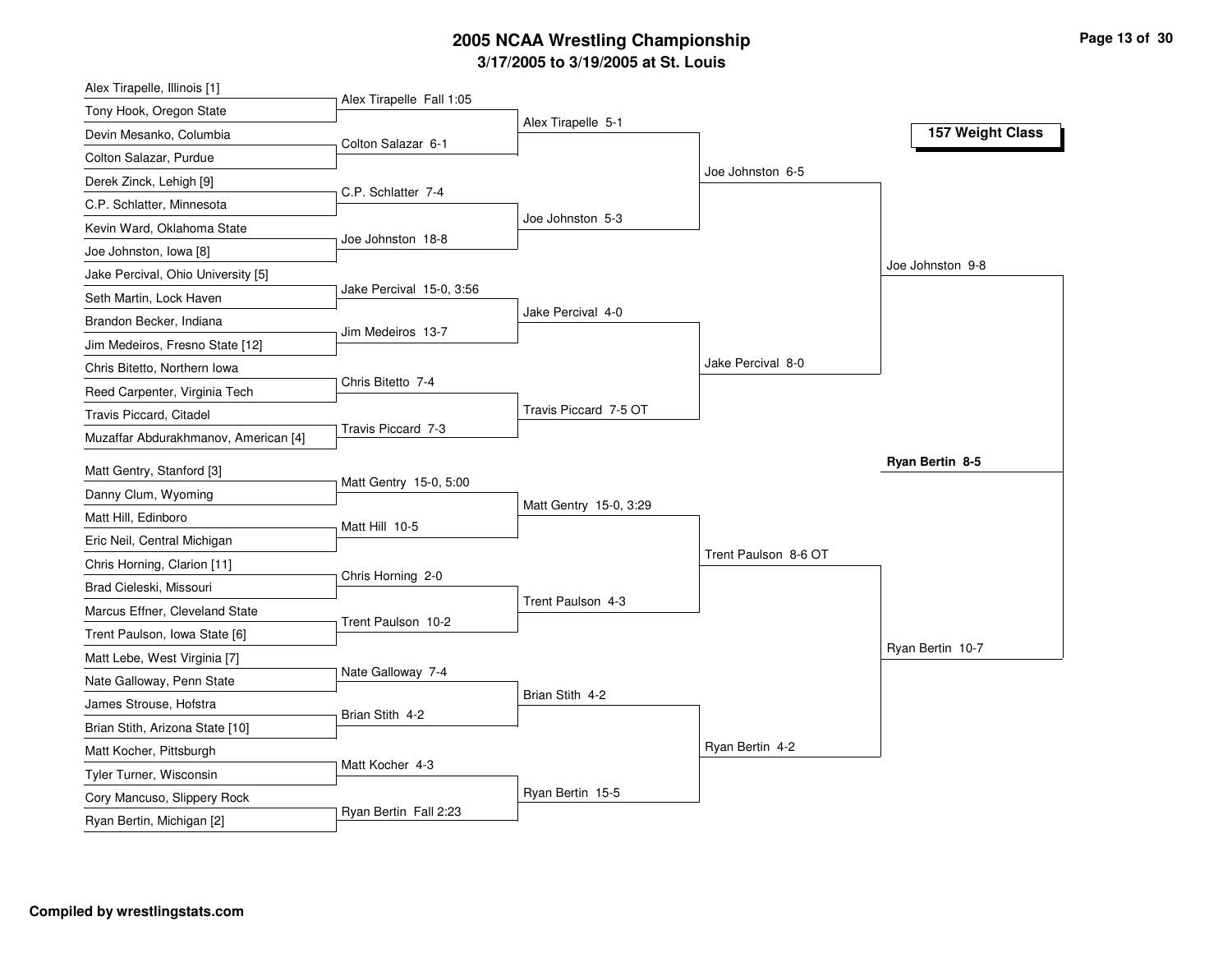| Mancuso, Slippery Rock   |                        |                    |                      |              |                     |                                             |                                          |
|--------------------------|------------------------|--------------------|----------------------|--------------|---------------------|---------------------------------------------|------------------------------------------|
| Turner, Wisconsin        | Turner Fall 6:03       |                    |                      |              |                     |                                             |                                          |
|                          |                        | Medeiros 4-3       |                      |              |                     | <b>157 Consolation Bracket</b>              |                                          |
|                          | Medeiros, Fresno State |                    |                      |              |                     |                                             |                                          |
| Strouse, Hofstra         |                        |                    | Lebe 4-1             |              |                     |                                             |                                          |
| Lebe, West Virginia      | Lebe 2-1               |                    |                      |              |                     |                                             |                                          |
|                          |                        | Lebe $6-2$         |                      | Lebe 5-3 OT  |                     |                                             |                                          |
|                          | Bitetto, Northern Iowa |                    | Gentry, Stanford     |              |                     |                                             |                                          |
| Effner, Cleveland State  |                        |                    |                      |              |                     |                                             |                                          |
| Cieleski, Missouri       | Cieleski 9-3           |                    |                      |              | Stith 4-2           |                                             |                                          |
|                          |                        | Cieleski 15-3      |                      |              |                     |                                             | Percival 4-2 OT                          |
|                          | Salazar, Purdue        |                    |                      |              |                     | Percival, Ohio University                   |                                          |
| Miller, Rider            |                        |                    | Schlatter 8-3        |              |                     |                                             |                                          |
|                          | Neil 13-4              |                    |                      | Stith 3-1    |                     |                                             |                                          |
| Neil, Central Michigan   |                        | Schlatter 6-2      |                      |              |                     |                                             |                                          |
|                          | Schlatter, Minnesota   |                    | Stith, Arizona State |              | <b>Third Place:</b> |                                             | Jake Percival, Ohio University Fall 6:23 |
| Abdurakhmanov, American  |                        |                    |                      |              |                     | Fourth Place: Trent Paulson, Iowa State     |                                          |
|                          | Abdurakhmanov 14-7     |                    |                      |              |                     | Fifth Place: Brandon Becker, Indiana 10-6   |                                          |
| Carpenter, Virginia Tech |                        | Galloway 7-3 TB    |                      |              |                     | Sixth Place: Brian Stith, Arizona State     |                                          |
|                          | Galloway, Penn State   |                    |                      |              |                     | Seventh Place: Matt Lebe, West Virginia 6-5 |                                          |
| Becker, Indiana          |                        |                    | Becker 6-4 OT        |              |                     | Eighth Place: Chris Horning, Clarion        |                                          |
|                          | Becker Fall 1:59       |                    |                      |              |                     |                                             |                                          |
| Martin, Lock Haven       |                        | Becker 12-3        |                      | Becker 8-7   |                     |                                             |                                          |
|                          | Kocher, Pittsburgh     |                    | Tirapelle, Illinois  |              |                     |                                             |                                          |
|                          |                        |                    |                      |              |                     |                                             |                                          |
| Ward, Oklahoma State     | Ward 7-4               |                    |                      |              | Becker Fall 4:03    |                                             |                                          |
| Zinck, Lehigh            |                        | Ward 8-2           |                      |              |                     |                                             | Paulson 8-7                              |
|                          | Hill, Edinboro         |                    |                      |              |                     | Paulson, Iowa State                         |                                          |
|                          |                        |                    | Horning 10-2         |              |                     |                                             |                                          |
| Mesanko, Columbia        | Hook Fall 1:35         |                    |                      |              |                     |                                             |                                          |
| Hook, Oregon State       |                        |                    |                      | Horning 10-6 |                     |                                             |                                          |
|                          |                        | Horning 18-2, 6:10 |                      |              |                     |                                             |                                          |
|                          | Horning, Clarion       |                    | Piccard, Citadel     |              |                     |                                             |                                          |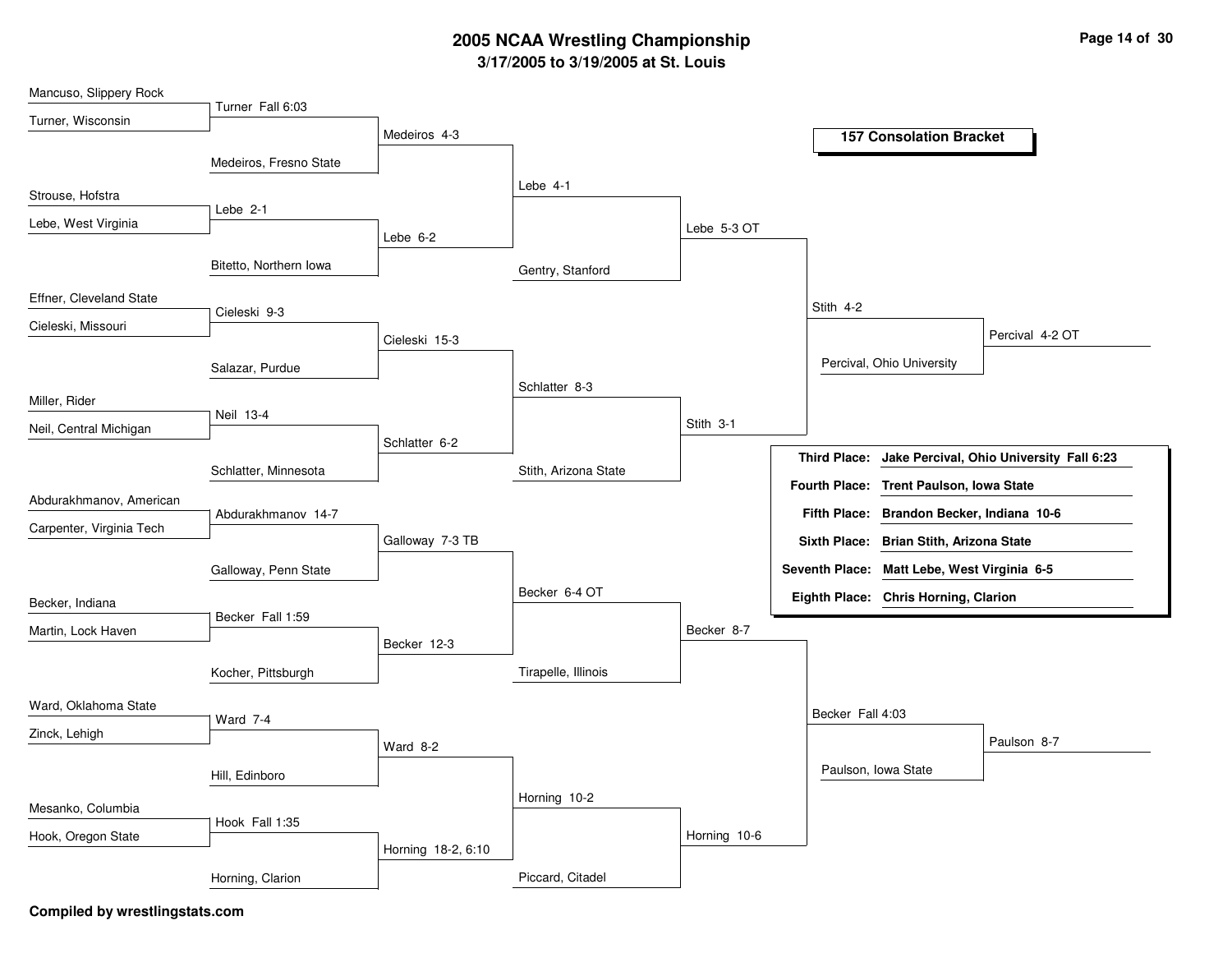#### **Championship Pigtail Bouts for 157**

| Nate Galloway - Penn State               |                   |
|------------------------------------------|-------------------|
|                                          | Galloway 5-3      |
| Paul Bjorlo - Virginia                   |                   |
| Muzaffar Abdurakhmanov - American        |                   |
|                                          | Abdurakhmanov 9-4 |
| Dave Miller - Rider                      |                   |
|                                          |                   |
|                                          |                   |
| <b>Consolation Pigtail Bouts for 157</b> |                   |
| Kevin Ward - Oklahoma State              |                   |
|                                          | Ward 10-4         |
| Paul Bjorlo - Virginia                   |                   |
| Dave Miller - Rider                      |                   |
| Danny Clum - Wyoming                     | Miller Fall 1:36  |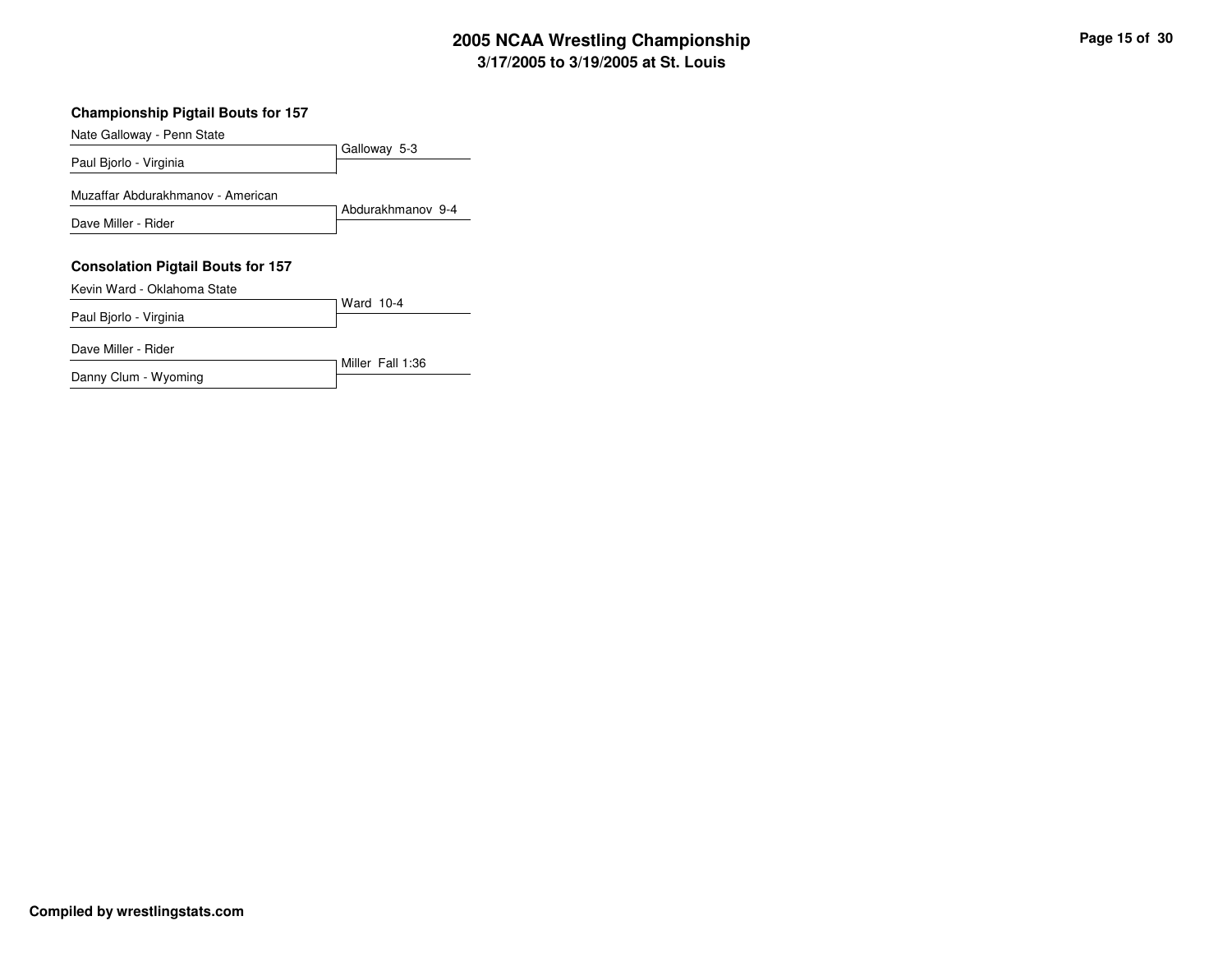| Troy Letters, Lehigh [1]                 |                           |                       |                           |                            |
|------------------------------------------|---------------------------|-----------------------|---------------------------|----------------------------|
| John DeCeault, Purdue                    | Troy Letters 19-4, 4:48   |                       |                           |                            |
| Matt Palmer, Columbia                    | Matt Palmer 7-3           | Troy Letters 10-1     |                           | 165 Weight Class           |
| Justin Nestor, Pittsburgh                |                           |                       |                           |                            |
| David Bolyard, Central Michigan [9]      |                           |                       | Troy Letters 4-0          |                            |
| Craig Dziewiatkowski, Navy               | David Bolyard 6-4         |                       |                           |                            |
| Nick Balma, Northern Iowa                |                           | Travis Paulson 7-5 TB |                           |                            |
| Travis Paulson, Iowa State [8]           | Travis Paulson 4-1        |                       |                           |                            |
| Tyron Woodley, Missouri [5]              |                           |                       |                           | Mark Perry 3-0             |
| Donny Reynolds, Illinois                 | Tyron Woodley Fall 4:44   |                       |                           |                            |
| Zac Fryling, West Virginia               |                           | Tyron Woodley 6-1     |                           |                            |
| Mike Patrovich, Hofstra [12]             | Mike Patrovich 8-3        |                       |                           |                            |
| Sherwood Fendryk, Sacred Heart           |                           |                       | Mark Perry 3-0            |                            |
| Max Dean, Indiana                        | Max Dean 8-4              |                       |                           |                            |
| Brody Barrios, Cal Poly-SLO              |                           | Mark Perry 8-2        |                           |                            |
| Mark Perry, Iowa [4]                     | Mark Perry Fall 0:47      |                       |                           |                            |
| Johny Hendricks, Oklahoma State [3]      |                           |                       |                           | <b>Johny Hendricks 5-2</b> |
| Garry Price, Slippery Rock               | Johny Hendricks Fall 4:18 |                       |                           |                            |
| Joey Hooker, Cornell                     |                           | Johny Hendricks 12-3  |                           |                            |
| Jake Donar, Wisconsin                    | Joey Hooker 4-1           |                       |                           |                            |
| Nate Yetzer, Edinboro [11]               |                           |                       | Johny Hendricks Fall 6:20 |                            |
| Joey Bracamonte, Oregon                  | Joey Bracamonte Fall 4:34 |                       |                           |                            |
| Shane Seibert, Fresno State              |                           | John Sioredas 8-5 TB  |                           |                            |
| John Sioredas, Tennessee-Chattanooga [6] | John Sioredas 3-2         |                       |                           |                            |
| Jacob Klein, Nebraska [7]                |                           |                       |                           | Johny Hendricks 6-2        |
| Patrick Pitsch, Arizona State            | Jacob Klein 5-3           |                       |                           |                            |
| Jim Bertulis, Bloomsburg                 |                           | Jacob Klein 2-1       |                           |                            |
| Matt Nagel, Minnesota [10]               | Matt Nagel Fall 1:40      |                       |                           |                            |
| Matt Ellis, Oregon State                 |                           |                       | Ryan Churella 8-0         |                            |
| Garrett Atkinson, North Carolina         |                           |                       |                           |                            |
|                                          | Matt Ellis 7-3            |                       |                           |                            |
| Gary Dack, Wyoming                       |                           | Ryan Churella 10-1    |                           |                            |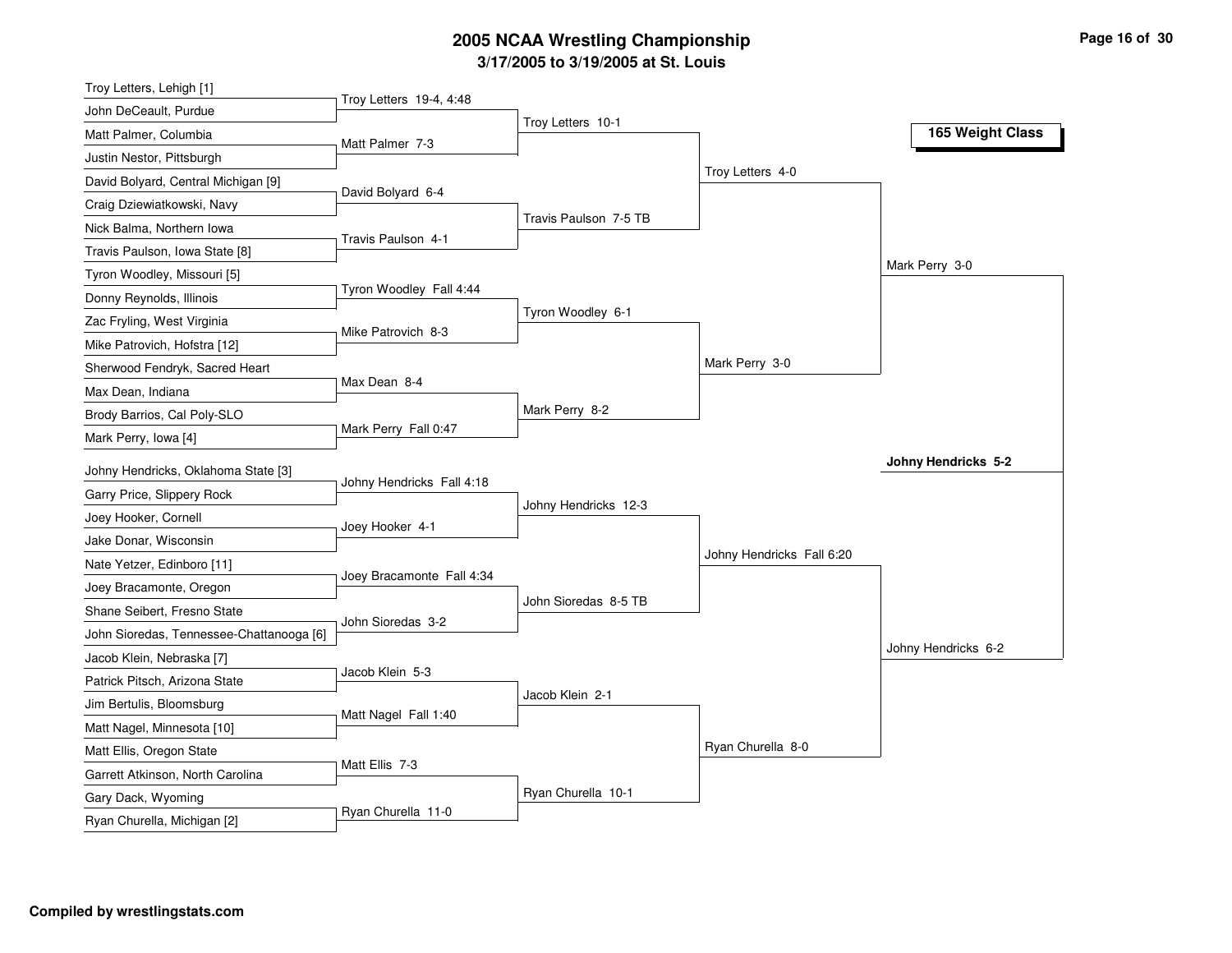| Dack, Wyoming            |                           |                 |                            |                 |                      |                     |                                     |                                                 |
|--------------------------|---------------------------|-----------------|----------------------------|-----------------|----------------------|---------------------|-------------------------------------|-------------------------------------------------|
| Atkinson, North Carolina | Dack 6-2                  |                 |                            |                 |                      |                     |                                     |                                                 |
|                          |                           | Patrovich 14-1  |                            |                 |                      |                     | <b>165 Consolation Bracket</b>      |                                                 |
|                          | Patrovich, Hofstra        |                 |                            |                 |                      |                     |                                     |                                                 |
| Bertulis, Bloomsburg     |                           |                 | Patrovich 9-6              |                 |                      |                     |                                     |                                                 |
| Pitsch, Arizona State    | Pitsch 7-2                |                 |                            | Sioredas 3-1 OT |                      |                     |                                     |                                                 |
|                          |                           | Pitsch 6-2      |                            |                 |                      |                     |                                     |                                                 |
|                          | Dean, Indiana             |                 | Sioredas, Tennessee-Chatta |                 |                      |                     |                                     |                                                 |
| Seibert, Fresno State    |                           |                 |                            |                 |                      |                     |                                     |                                                 |
| Yetzer, Edinboro         | Yetzer 7-3                |                 |                            |                 |                      | Sioredas Fall 5:37  |                                     |                                                 |
|                          |                           | Palmer 4-2      |                            |                 |                      |                     |                                     | Letters 7-1                                     |
|                          | Palmer, Columbia          |                 |                            |                 |                      | Letters, Lehigh     |                                     |                                                 |
| Donar, Wisconsin         |                           |                 | Palmer DFT                 |                 |                      |                     |                                     |                                                 |
|                          | Donar 9-0                 |                 |                            | Palmer 2-0      |                      |                     |                                     |                                                 |
| Price, Slippery Rock     |                           | Bolyard 9-4     |                            |                 |                      |                     |                                     |                                                 |
|                          | Bolyard, Central Michigan |                 | Klein, Nebraska            |                 | <b>Third Place:</b>  |                     | Troy Letters, Lehigh 7-5            |                                                 |
| Barrios, Cal Poly-SLO    |                           |                 |                            |                 | <b>Fourth Place:</b> |                     | Ryan Churella, Michigan             |                                                 |
|                          | Barrios 12-3              |                 |                            |                 |                      | <b>Fifth Place:</b> |                                     | John Sioredas, Tennessee-Chattanooga Fall 6:    |
| Fendryk, Sacred Heart    |                           | Nagel 9-1       |                            |                 |                      |                     | Sixth Place: Matt Nagel, Minnesota  |                                                 |
|                          | Nagel, Minnesota          |                 |                            |                 |                      |                     |                                     | Seventh Place: Tyron Woodley, Missouri DFT 0:01 |
|                          |                           |                 | Nagel 3-0                  |                 |                      |                     | Eighth Place: Matt Palmer, Columbia |                                                 |
| Fryling, West Virginia   | Fryling 14-5              |                 |                            |                 |                      |                     |                                     |                                                 |
| Reynolds, Illinois       |                           | Ellis 6-3       |                            | Nagel 2-1       |                      |                     |                                     |                                                 |
|                          | Ellis, Oregon State       |                 | Paulson, Iowa State        |                 |                      |                     |                                     |                                                 |
|                          |                           |                 |                            |                 |                      |                     |                                     |                                                 |
| Balma, Northern Iowa     | Baima 6-4                 |                 |                            |                 |                      | Nagel 4-2 OT        |                                     |                                                 |
| Dziewiatkowski, Navy     |                           | Balma Fall 3:53 |                            |                 |                      |                     |                                     | Churella 16-0, 5:26                             |
|                          |                           |                 |                            |                 |                      |                     | Churella, Michigan                  |                                                 |
|                          | Hooker, Cornell           |                 |                            |                 |                      |                     |                                     |                                                 |
| Nestor, Pittsburgh       |                           |                 | Nestor Fall 3:58           |                 |                      |                     |                                     |                                                 |
| DeCeault, Purdue         | Nestor 9-1                |                 |                            | Woodley 11-0    |                      |                     |                                     |                                                 |
|                          |                           | Nestor MED FFT  |                            |                 |                      |                     |                                     |                                                 |
|                          | Bracamonte, Oregon        |                 | Woodley, Missouri          |                 |                      |                     |                                     |                                                 |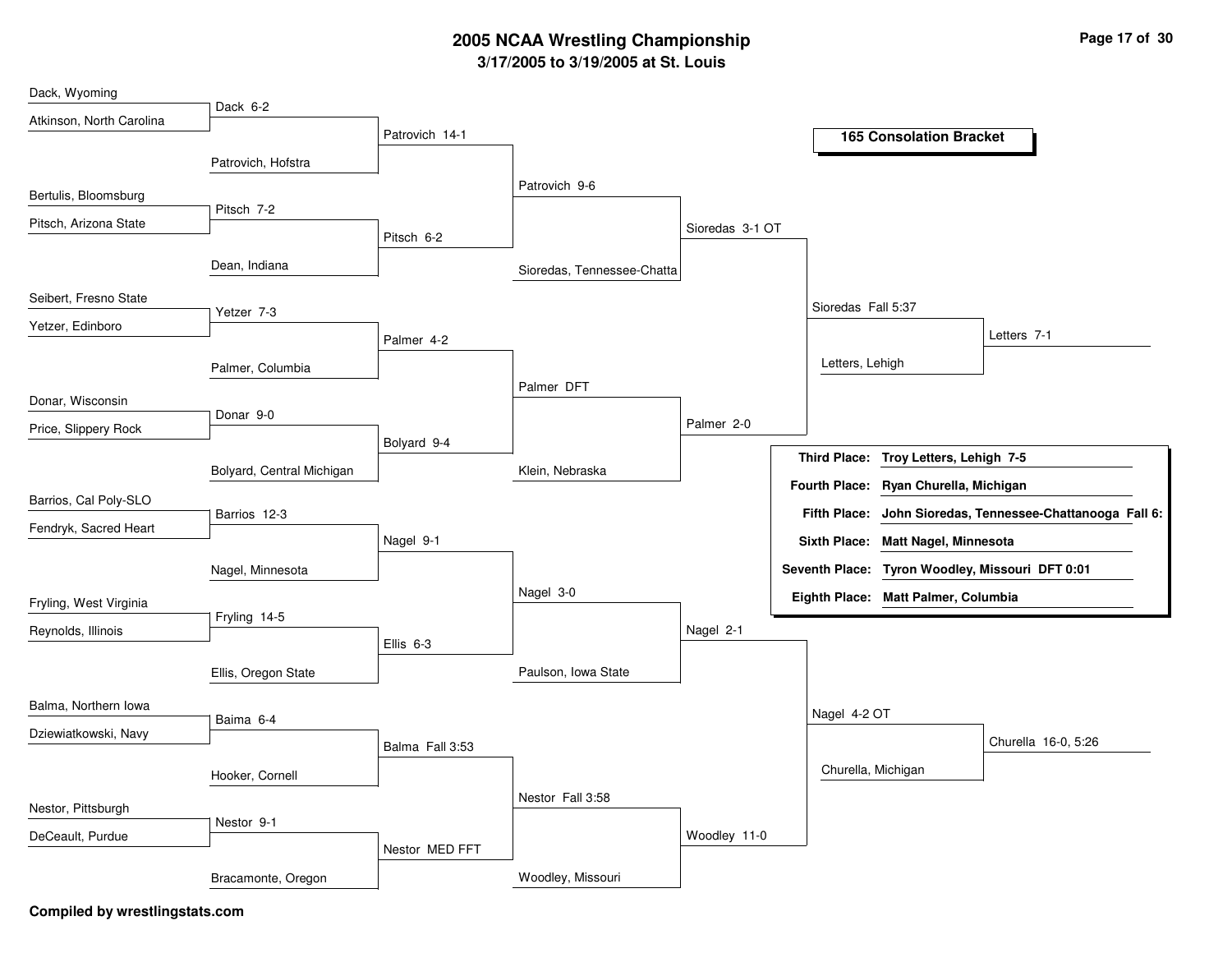#### **Championship Pigtail Bouts for 165**

Justin Nestor - Pittsburgh

Nestor 9-4John Galloway - Northern Illinois

#### **Consolation Pigtail Bouts for 165**

Garrett Atkinson - North Carolina

John Galloway - Northern Illinois

Atkinson 4-2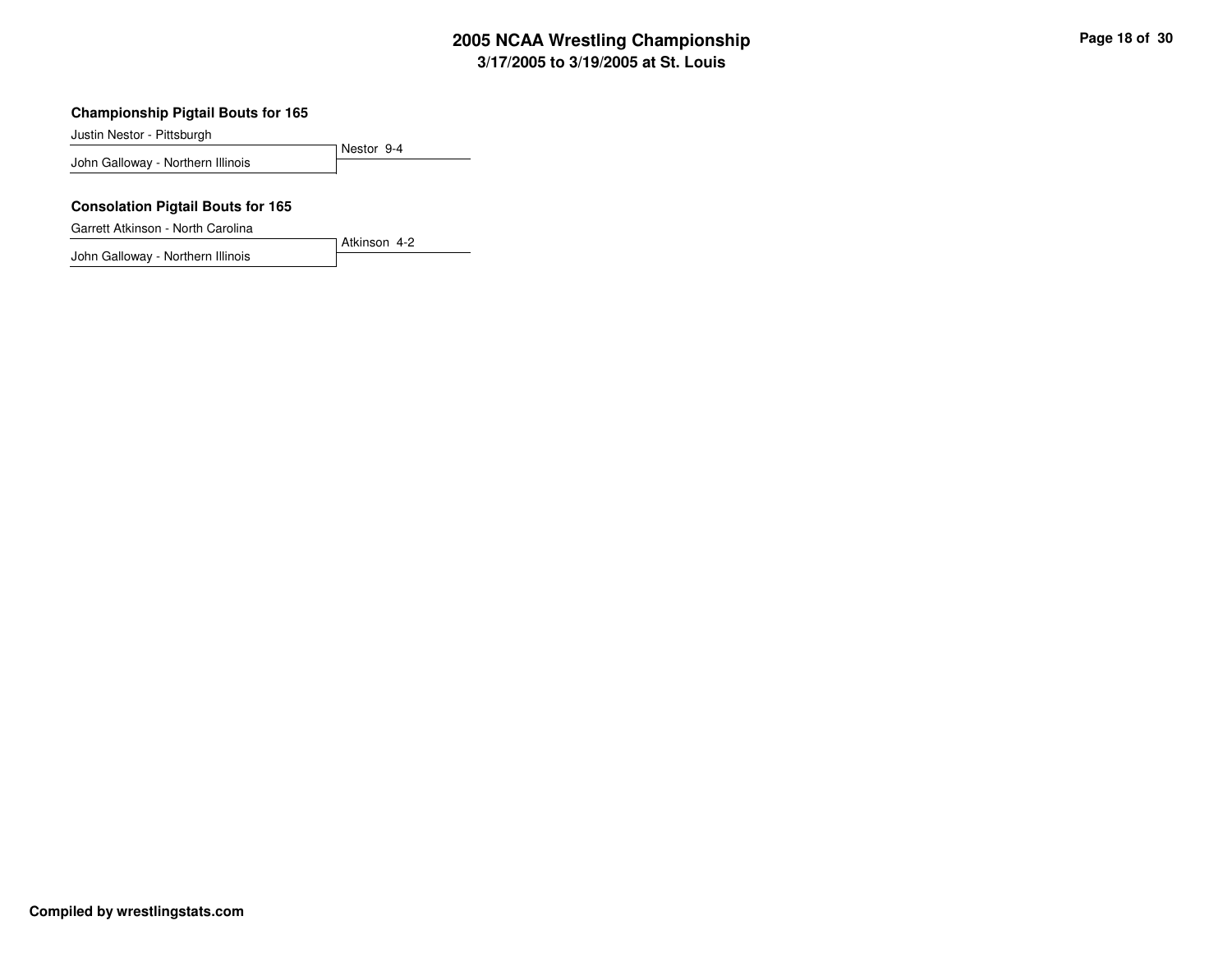| Chris Pendleton, Oklahoma State [1] |                           |                       |                            |                             |
|-------------------------------------|---------------------------|-----------------------|----------------------------|-----------------------------|
| J.J. Holmes, Eastern Michigan       | Chris Pendleton Fall 5:54 |                       |                            |                             |
| Carlos Ponce, Lock Haven            | Daniel Waters 5-1         | Chris Pendleton 14-10 |                            | 174 Weight Class            |
| Daniel Waters, American             |                           |                       |                            |                             |
| Eric Hauan, Northern Iowa [9]       |                           |                       | Chris Pendleton 16-1, 5:58 |                             |
| Kelly Flaherty, Wisconsin           | Eric Hauan 13-1           |                       |                            |                             |
| Rocco Caponi, Virginia              |                           | Eric Hauan 3-1        |                            |                             |
| Travis Frick, Lehigh [8]            | Travis Frick 9-5          |                       |                            |                             |
| Joe Mazzurco, Cornell [5]           |                           |                       |                            | Chris Pendleton 16-1, 4:02  |
| Nick Passolano, Iowa State          | Joe Mazzurco 10-8 OT      |                       |                            |                             |
| Sean Jenkins, Rider                 |                           | Joe Mazzurco 7-3      |                            |                             |
| Bryce Hasseman, Bloomsburg [12]     | Bryce Hasseman Fall 4:54  |                       |                            |                             |
| Kenny Robertson, Eastern Illinois   |                           |                       | Joe Mazzurco 15-4          |                             |
| Imad Kharbush, Stanford             | Imad Kharbush 4-1         |                       |                            |                             |
| Jeremy Larson, Oregon State         |                           | Imad Kharbush 16-7    |                            |                             |
| Jake Herbert, Northwestern [4]      | Jake Herbert 11-5         |                       |                            |                             |
| Dustin Wiles, Pennsylvania          |                           |                       |                            | <b>Chris Pendleton 10-5</b> |
| Pete Friedl, Illinois [3]           | Pete Friedl 6-2           |                       |                            |                             |
| Gabriel Dretsch, Minnesota          |                           | Pete Friedl Fall 1:32 |                            |                             |
| Joe Lowe, North Carolina-Greensboro | Gabriel Dretsch 7-3       |                       |                            |                             |
| Paul Siemon, Hofstra [11]           |                           |                       | Pete Friedl 5-0            |                             |
| Leonel Sanchez, Cal State-Fullerton | Leonel Sanchez 6-2        |                       |                            |                             |
| R.J. Boudro, Michigan State         |                           | Leonel Sanchez 5-4    |                            |                             |
| Mitch Hancock, Central Michigan [6] | Mitch Hancock 4-3 TB      |                       |                            |                             |
| Andrew Roy, Rutgers [7]             |                           |                       |                            | Ben Askren 7-2              |
| Ron Silva, California-Davis         | Andrew Roy 5-4            |                       |                            |                             |
| Nick Roy, Michigan                  |                           | E.K. Waldhaus 4-0     |                            |                             |
| E.K. Waldhaus, Oklahoma [10]        | E.K. Waldhaus 6-1         |                       |                            |                             |
| Chris Gifford, Fresno State         |                           |                       | Ben Askren 17-4            |                             |
| Brady Richardson, Indiana           | Brady Richardson 5-2      |                       |                            |                             |
|                                     |                           |                       |                            |                             |
| Mark Himes, Duquesne                |                           | Ben Askren 9-0        |                            |                             |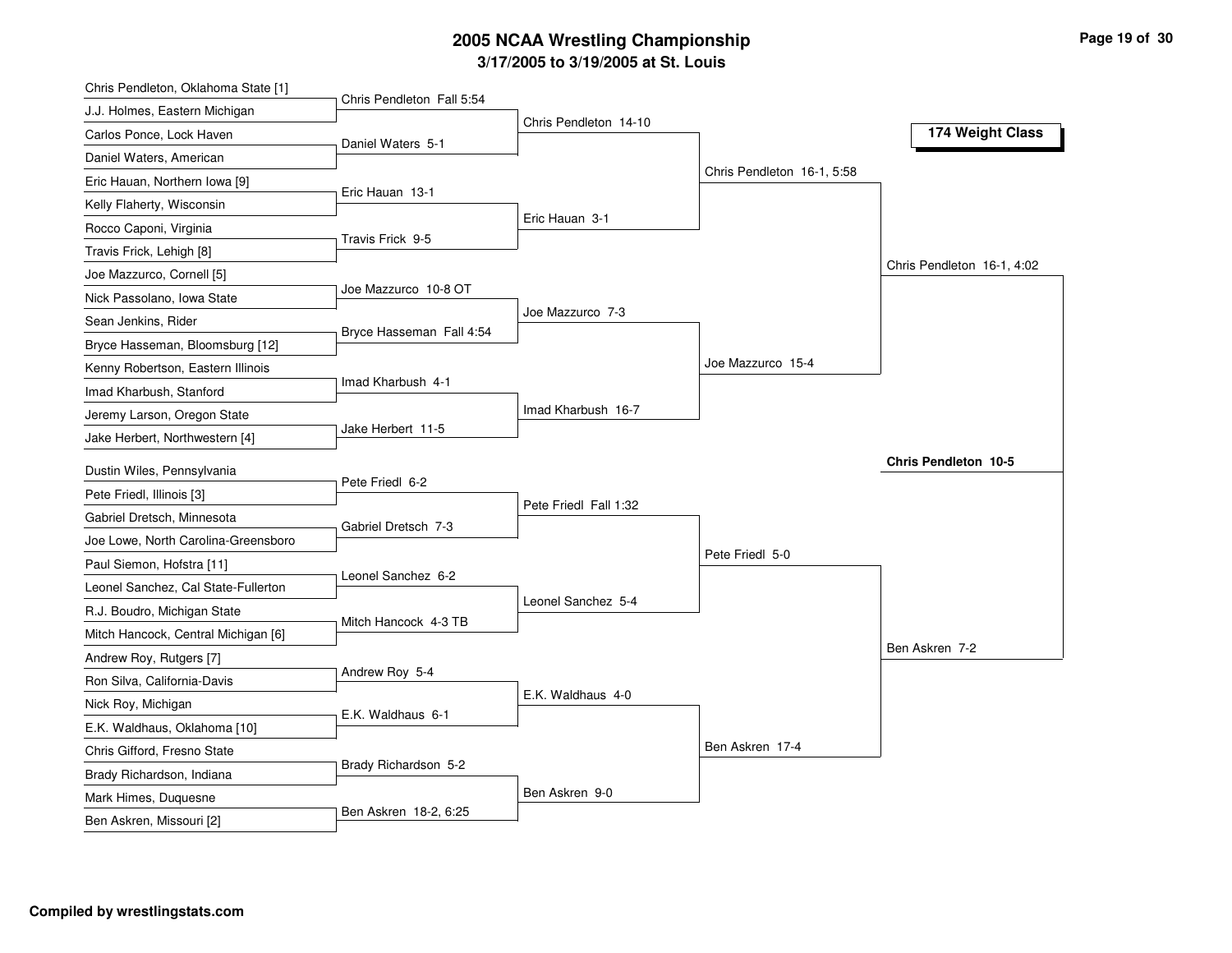| Himes, Duquesne               |                           |                    |                              |                   |                      |                                        |                                                        |
|-------------------------------|---------------------------|--------------------|------------------------------|-------------------|----------------------|----------------------------------------|--------------------------------------------------------|
| Gifford, Fresno State         | Gifford 9-4               | Hasseman 13-2      |                              |                   |                      | <b>174 Consolation Bracket</b>         |                                                        |
|                               |                           |                    |                              |                   |                      |                                        |                                                        |
|                               | Hasseman, Bloomsburg      |                    |                              |                   |                      |                                        |                                                        |
| Roy, Michigan                 |                           |                    | Herbert Fall 1:08            |                   |                      |                                        |                                                        |
| Silva, California-Davis       | Roy 20-5, 5:11            |                    |                              | Herbert Fall 4:42 |                      |                                        |                                                        |
|                               |                           | Herbert Fall 4:56  |                              |                   |                      |                                        |                                                        |
|                               | Herbert, Northwestern     |                    | Sanchez, Cal State-Fullerton |                   |                      |                                        |                                                        |
| Boudro, Michigan State        | Siemon 5-1                |                    |                              |                   | Herbert 15-0, 5:45   |                                        |                                                        |
| Siemon, Hofstra               |                           |                    |                              |                   |                      |                                        | Herbert 6-2                                            |
|                               |                           | Waters Fall 5:31   |                              |                   |                      |                                        |                                                        |
|                               | Waters, American          |                    |                              |                   |                      | Mazzurco, Cornell                      |                                                        |
| Lowe, North Carolina-Greensbo |                           |                    | Waters 7-3                   |                   |                      |                                        |                                                        |
| Wiles, Pennsylvania           | Wiles Fall 6:15           |                    |                              | Waters 7-3        |                      |                                        |                                                        |
|                               |                           | Frick 8-4          |                              |                   | <b>Third Place:</b>  | Jake Herbert, Northwestern 6-3         |                                                        |
|                               | Frick, Lehigh             |                    | Waldhaus, Oklahoma           |                   |                      |                                        |                                                        |
| Larson, Oregon State          |                           |                    |                              |                   | <b>Fourth Place:</b> | <b>Pete Friedl, Illinois</b>           |                                                        |
| Robertson, Eastern Illinois   | Robertson Fall 2:22       |                    |                              |                   | <b>Fifth Place:</b>  | Joe Mazzurco, Cornell 7-3              |                                                        |
|                               |                           | Roy Fall 4:19      |                              |                   |                      | Sixth Place: Eric Hauan, Northern Iowa |                                                        |
|                               | Roy, Rutgers              |                    |                              |                   |                      |                                        | Seventh Place: Mitch Hancock, Central Michigan MED FFT |
| Jenkins, Rider                |                           |                    | Roy 8-5                      |                   |                      | Eighth Place: Daniel Waters, American  |                                                        |
| Passolano, Iowa State         | Passolano 9-1             |                    |                              | Hauan 9-2         |                      |                                        |                                                        |
|                               |                           | Passolano 7-4      |                              |                   |                      |                                        |                                                        |
|                               | Richardson, Indiana       |                    | Hauan, Northern Iowa         |                   |                      |                                        |                                                        |
| Caponi, Virginia              |                           |                    |                              |                   |                      |                                        |                                                        |
|                               | Flaherty 9-2              |                    |                              |                   | Hauan 7-4            |                                        |                                                        |
| Flaherty, Wisconsin           |                           | Flaherty Fall 6:46 |                              |                   |                      |                                        | Friedl 8-3                                             |
|                               | Dretsch, Minnesota        |                    |                              |                   | Friedl, Illinois     |                                        |                                                        |
|                               |                           |                    | Hancock 5-3                  |                   |                      |                                        |                                                        |
| Ponce, Lock Haven             | Holmes 19-4, 7:00         |                    |                              |                   |                      |                                        |                                                        |
| Holmes, Eastern Michigan      |                           | Hancock 1-0        |                              | Hancock 3-2       |                      |                                        |                                                        |
|                               | Hancock, Central Michigan |                    | Kharbush, Stanford           |                   |                      |                                        |                                                        |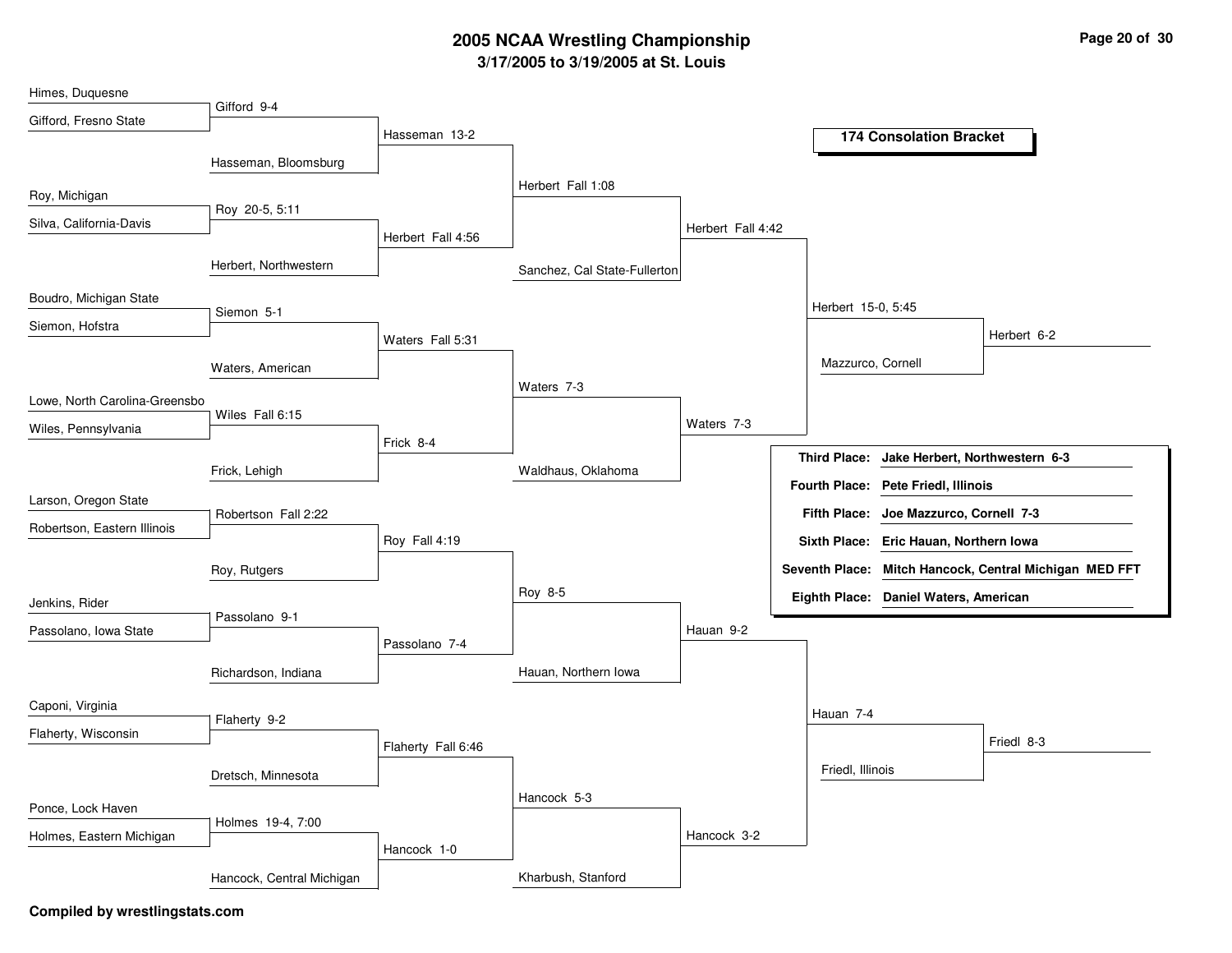#### **Championship Pigtail Bouts for 174**

Pete Friedl - Illinois

Friedl DFT 0:05Kevin Gabrielson - North Carolina StatePassolano 6-1Nick Passolano - Iowa StateEric Ring - Edinboro**Consolation Pigtail Bouts for 174**Boudro 7-4R.J. Boudro - Michigan StateEric Ring - Edinboro

Larson Med FFT

Jeremy Larson - Oregon State

Kevin Gabrielson - North Carolina State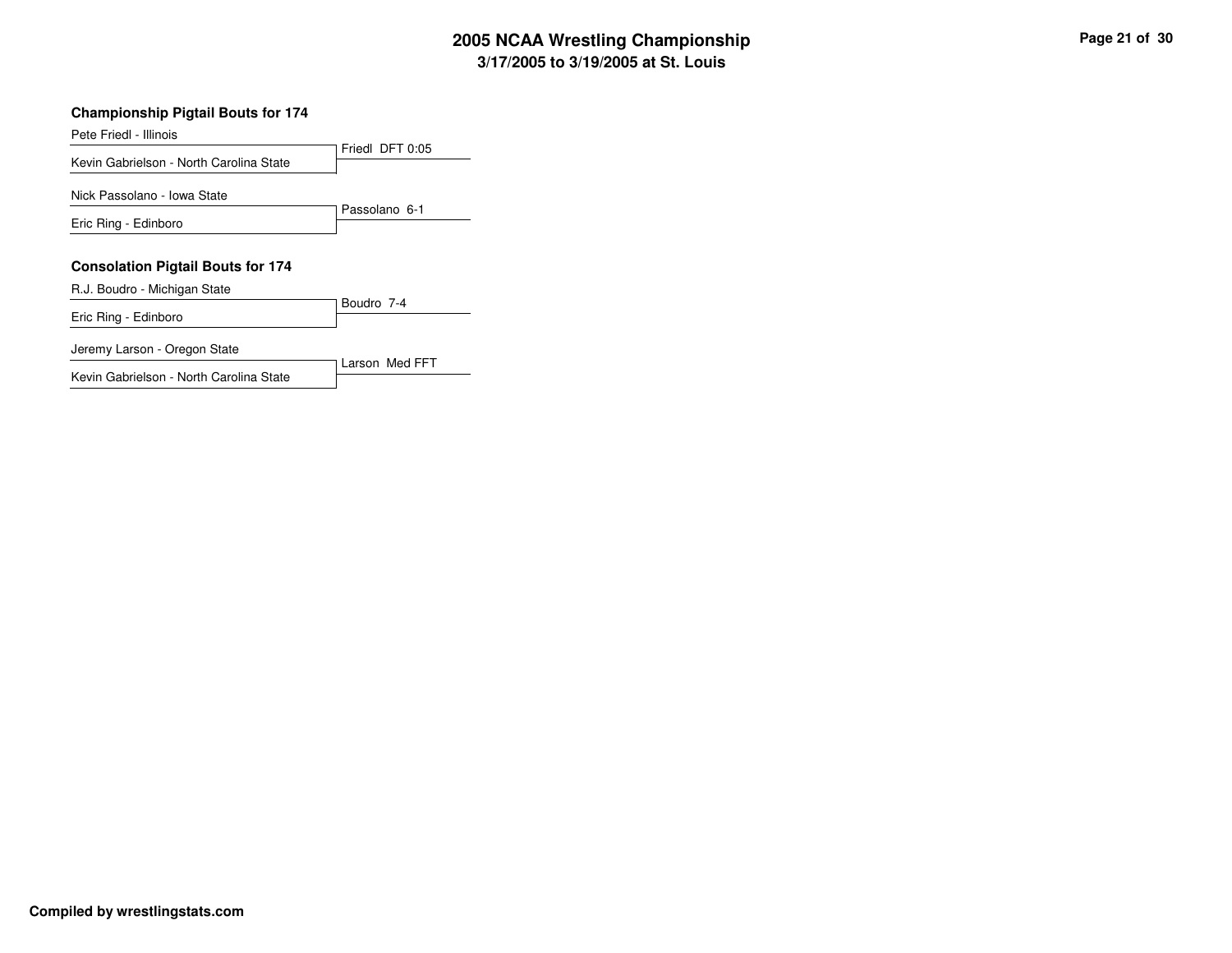| Greg Jones, West Virginia [1]     |                       |                        |                     |                  |
|-----------------------------------|-----------------------|------------------------|---------------------|------------------|
| Alex Camargo, Kent State          | Greg Jones 23-8, 6:37 |                        |                     |                  |
| Keith Gavin, Pittsburgh           | Joe Rovelli 5-4       | Greg Jones 15-4        |                     | 184 Weight Class |
| Joe Rovelli, Hofstra              |                       |                        |                     |                  |
| Shane Webster, Oregon [9]         |                       |                        | Greg Jones 13-4     |                  |
| Matt Pell, Missouri               | Matt Pell 8-5         |                        |                     |                  |
| Alex Dolly, Northern Iowa         |                       | Matt Pell 7-6          |                     |                  |
| Paul Bradley, Iowa [8]            | Paul Bradley 5-1      |                        |                     |                  |
| Brian Glynn, Illinois [5]         |                       |                        |                     | Greg Jones 5-2   |
| Adam Wright, Old Dominion         | Brian Glynn 6-5       |                        |                     |                  |
| Frank Cornely, Duke               |                       | Brian Glynn 4-2        |                     |                  |
| C.B. Dollaway, Arizona State [12] | C.B. Dollaway 10-4    |                        |                     |                  |
| Brandon Bear, California-Davis    |                       |                        | Brian Glynn 6-0     |                  |
| Ben Wissel, Purdue                | Ben Wissel 8-2        |                        |                     |                  |
| T.J. Morrison, Rider              |                       | Eric Bradley 3-2 TB    |                     |                  |
| Eric Bradley, Penn State [4]      | Eric Bradley 2-1      |                        |                     |                  |
| Travis Pascoe, Nebraska [3]       |                       |                        |                     | Greg Jones 5-3   |
| Charlie Pienaar, Slippery Rock    | Travis Pascoe 15-7    |                        |                     |                  |
| Josh Glenn, American              |                       | Travis Pascoe 6-5      |                     |                  |
| Steve Borja, Virginia Tech        | Steve Borja 10-9      |                        |                     |                  |
| Justin Dyer, Oklahoma [11]        |                       |                        | Travis Pascoe 17-10 |                  |
| Alex Lammers, Central Michigan    | Justin Dyer 6-4       |                        |                     |                  |
| Ryan Halsey, Cal Poly-SLO         |                       | Justin Dyer 17-0, 2:42 |                     |                  |
| Brad Reinke, Wisconsin [6]        | Ryan Halsey 6-2       |                        |                     |                  |
| Tyler Baier, Cornell [7]          |                       |                        |                     | Tyler Baier 10-8 |
| Joshua Weitzel, Michigan          | Tyler Baier 3-0       |                        |                     |                  |
| Ron Howard, Cleveland State       |                       | Tyler Baier 4-2        |                     |                  |
|                                   | Roger Kish 23-7, 7:00 |                        |                     |                  |
| Roger Kish, Minnesota [10]        |                       |                        | Tyler Baier 4-3     |                  |
| Andy Rios, Indiana                | Andy Rios 14-6        |                        |                     |                  |
| Chris Ressa, Rutgers              |                       | Kurt Backes 11-8       |                     |                  |
| Ed Magrys, Eastern Michigan       | Kurt Backes Fall 5:37 |                        |                     |                  |
| Kurt Backes, Iowa State [2]       |                       |                        |                     |                  |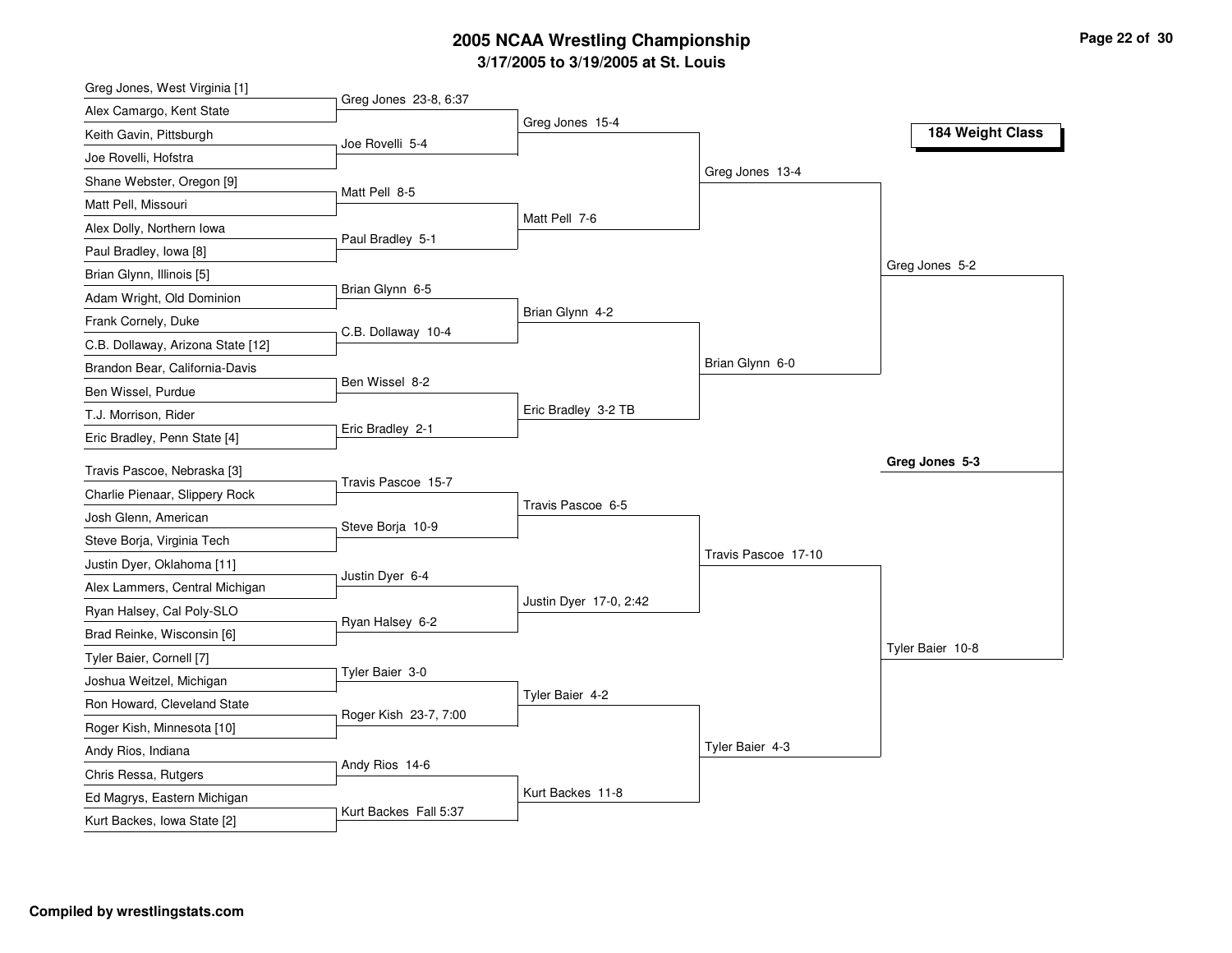| Magrys, Eastern Michigan  |                         |                 |                     |             |                                                  |
|---------------------------|-------------------------|-----------------|---------------------|-------------|--------------------------------------------------|
| Ressa, Rutgers            | Magrys 6-0              |                 |                     |             |                                                  |
|                           |                         | Magrys 9-3      |                     |             | <b>184 Consolation Bracket</b>                   |
|                           | Dollaway, Arizona State |                 |                     |             |                                                  |
| Howard, Cleveland State   |                         |                 | Wissel 3-2          |             |                                                  |
| Weitzel, Michigan         | Howard 5-2              |                 |                     |             |                                                  |
|                           |                         | Wissel 10-2     |                     | Wissel 5-1  |                                                  |
|                           | Wissel, Purdue          |                 | Dyer, Oklahoma      |             |                                                  |
| Reinke, Wisconsin         |                         |                 |                     |             | Bradley 4-3 TB                                   |
| Lammers, Central Michigan | Reinke 7-4              |                 |                     |             | Glynn 10-4                                       |
|                           |                         | Reinke 14-6     |                     |             |                                                  |
|                           | Rovelli, Hofstra        |                 |                     |             | Glynn, Illinois                                  |
| Glenn, American           |                         |                 | Bradley 9-5         |             |                                                  |
| Pienaar, Slippery Rock    | Glenn 5-1               |                 |                     | Bradley 3-1 |                                                  |
|                           |                         | Bradley 9-6     |                     |             | <b>Third Place:</b><br>Brian Glynn, Illinois 9-3 |
|                           | Bradley, lowa           |                 | Backes, Iowa State  |             |                                                  |
| Morrison, Rider           |                         |                 |                     |             | Fourth Place: Eric Bradley, Penn State           |
| Bear, California-Davis    | Morrison 4-3            |                 |                     |             | Fifth Place: Paul Bradley, Iowa 3-1              |
|                           |                         | Kish 10-7       |                     |             | Sixth Place: Travis Pascoe, Nebraska             |
|                           | Kish, Minnesota         |                 |                     |             | Seventh Place: Matt Pell, Missouri 5-2           |
| Cornely, Duke             |                         |                 | Kish 7-2            |             | Eighth Place: Ben Wissel, Purdue                 |
|                           | Cornely 8-5             |                 |                     | Pell 10-7   |                                                  |
| Wright, Old Dominion      |                         | Cornely 14-13   |                     |             |                                                  |
|                           | Rios, Indiana           |                 | Pell, Missouri      |             |                                                  |
| Dolly, Northern Iowa      |                         |                 |                     |             |                                                  |
| Webster, Oregon           | Dolly 3-2               |                 |                     |             | Bradley 8-4                                      |
|                           |                         | Dolly Fall 2:51 |                     |             | Bradley 14-10 OT                                 |
|                           | Borja, Virginia Tech    |                 |                     |             | Pascoe, Nebraska                                 |
| Gavin, Pittsburgh         |                         |                 | Halsey 7-0          |             |                                                  |
|                           | Camargo 10-5            |                 |                     | Bradley 3-2 |                                                  |
| Camargo, Kent State       |                         | Halsey 7-0      |                     |             |                                                  |
|                           | Halsey, Cal Poly-SLO    |                 | Bradley, Penn State |             |                                                  |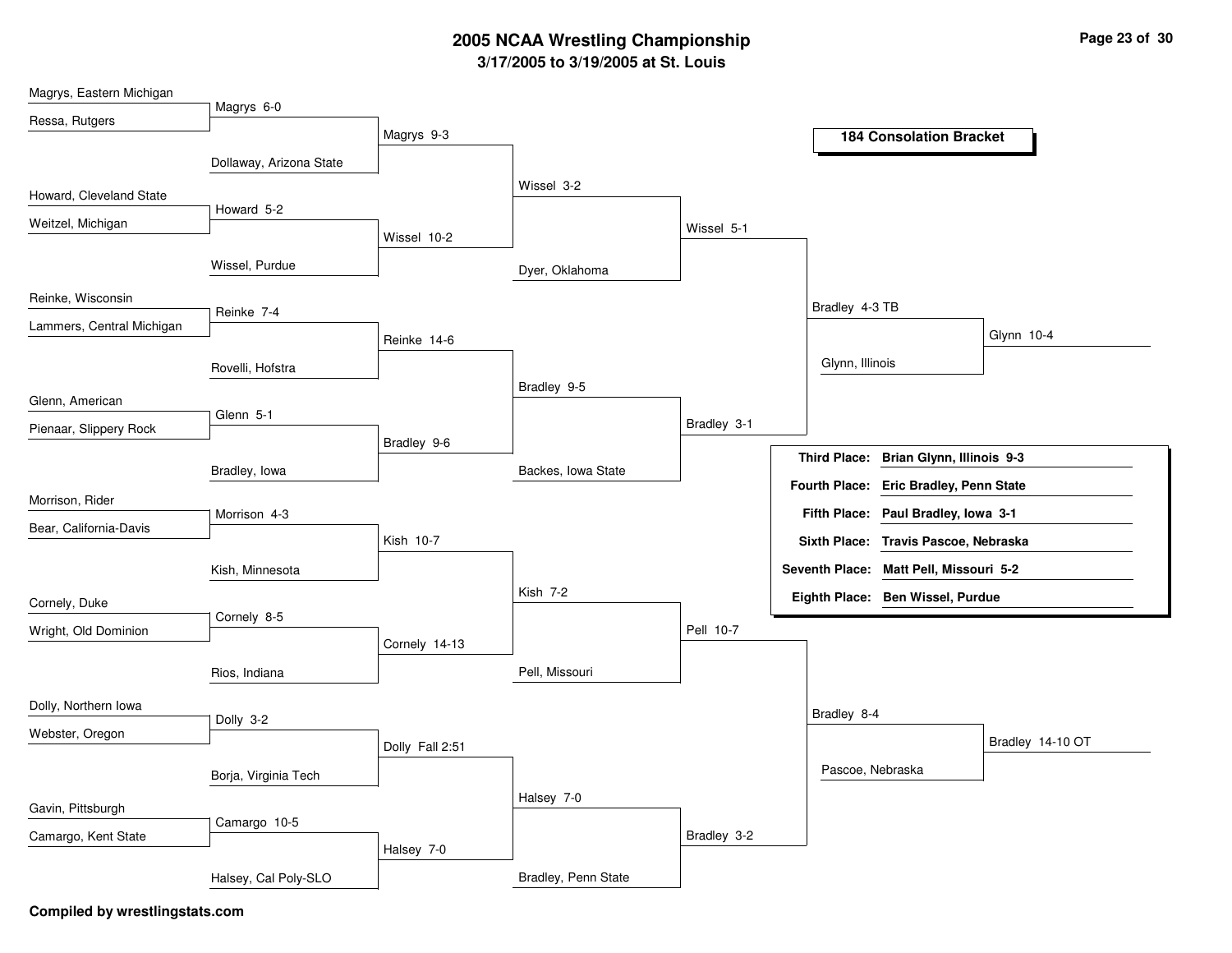#### **Championship Pigtail Bouts for 184**

Ben Wissel - Purdue

Wissel 10-1John Davis - Tennessee-ChattanoogaBaier Fall 6:00Tyler Baier - Cornell Mark Knock - Millersville**Consolation Pigtail Bouts for 184**Glenn 15-3Josh Glenn - American

Dolly 10-9

John Davis - Tennessee-Chattanooga

Alex Dolly - Northern Iowa

Mark Knock - Millersville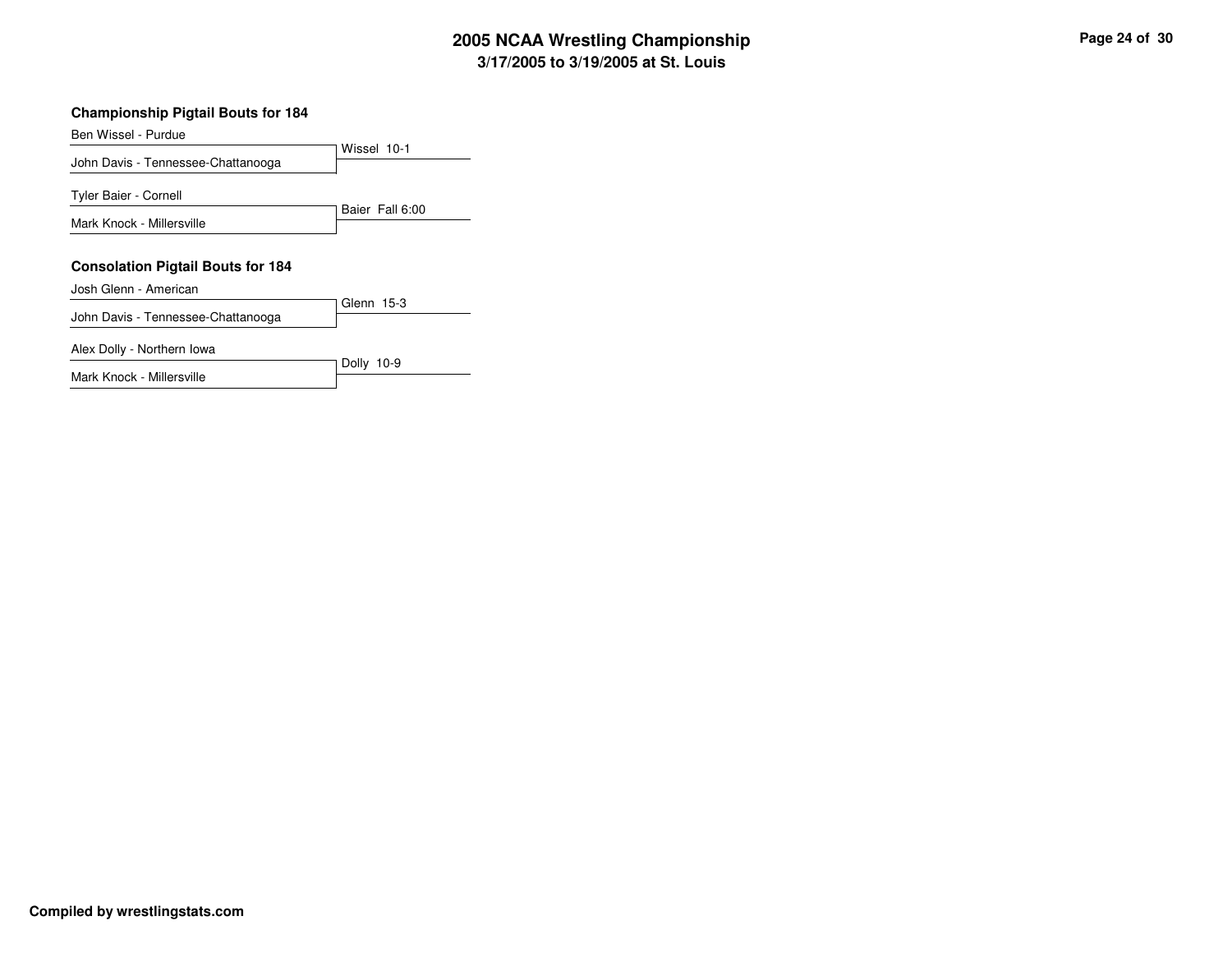| Jon Trenge Fall 6:37<br>Bredan McLean, Air Force<br>Jon Trenge 11-3<br>197 Weight Class<br>David Dashiell, North Carolina<br>David Dashiell Fall 6:50<br>Jared Ricotta, Duquesne<br>Jon Trenge 9-2<br>Marcio Botelho, Fresno State [9]<br>Marcio Botelho 7-3<br>Ryan Flaherty, Wisconsin<br>Matt Delguyd 3-1<br>Joe Phillips, Cleveland State<br>Matt Delguyd 11-2<br>Matt Delguyd, Northwestern [8]<br>Sean Stender 5-3<br>Sean Stender, Northern Iowa [5]<br>Sean Stender 13-6<br>Joel Flaggert, Oklahoma<br>Sean Stender 5-4<br>Chad Hoare, Bloomsburg<br>Wynn Michalak 8-0<br>Wynn Michalak, Central Michigan [12]<br>Sean Stender 3-2<br>Morgan Horner, Lock Haven<br>Morgan Horner 10-2<br>Joel Weimer, Ohio University<br>Morgan Horner 6-4<br>John DaCruz, Boston University<br>Scott Barker Fall 5:43<br>Scott Barker, Oregon [4] |
|--------------------------------------------------------------------------------------------------------------------------------------------------------------------------------------------------------------------------------------------------------------------------------------------------------------------------------------------------------------------------------------------------------------------------------------------------------------------------------------------------------------------------------------------------------------------------------------------------------------------------------------------------------------------------------------------------------------------------------------------------------------------------------------------------------------------------------------------|
|                                                                                                                                                                                                                                                                                                                                                                                                                                                                                                                                                                                                                                                                                                                                                                                                                                            |
|                                                                                                                                                                                                                                                                                                                                                                                                                                                                                                                                                                                                                                                                                                                                                                                                                                            |
|                                                                                                                                                                                                                                                                                                                                                                                                                                                                                                                                                                                                                                                                                                                                                                                                                                            |
|                                                                                                                                                                                                                                                                                                                                                                                                                                                                                                                                                                                                                                                                                                                                                                                                                                            |
|                                                                                                                                                                                                                                                                                                                                                                                                                                                                                                                                                                                                                                                                                                                                                                                                                                            |
|                                                                                                                                                                                                                                                                                                                                                                                                                                                                                                                                                                                                                                                                                                                                                                                                                                            |
|                                                                                                                                                                                                                                                                                                                                                                                                                                                                                                                                                                                                                                                                                                                                                                                                                                            |
|                                                                                                                                                                                                                                                                                                                                                                                                                                                                                                                                                                                                                                                                                                                                                                                                                                            |
|                                                                                                                                                                                                                                                                                                                                                                                                                                                                                                                                                                                                                                                                                                                                                                                                                                            |
|                                                                                                                                                                                                                                                                                                                                                                                                                                                                                                                                                                                                                                                                                                                                                                                                                                            |
|                                                                                                                                                                                                                                                                                                                                                                                                                                                                                                                                                                                                                                                                                                                                                                                                                                            |
|                                                                                                                                                                                                                                                                                                                                                                                                                                                                                                                                                                                                                                                                                                                                                                                                                                            |
|                                                                                                                                                                                                                                                                                                                                                                                                                                                                                                                                                                                                                                                                                                                                                                                                                                            |
|                                                                                                                                                                                                                                                                                                                                                                                                                                                                                                                                                                                                                                                                                                                                                                                                                                            |
|                                                                                                                                                                                                                                                                                                                                                                                                                                                                                                                                                                                                                                                                                                                                                                                                                                            |
| Jake Rosholt 5-4<br>Chris Skretkowicz, Hofstra [3]                                                                                                                                                                                                                                                                                                                                                                                                                                                                                                                                                                                                                                                                                                                                                                                         |
| Daren Burns Fall 2:28<br>Daren Burns, North Carolina-Greensboro                                                                                                                                                                                                                                                                                                                                                                                                                                                                                                                                                                                                                                                                                                                                                                            |
| Daren Burns 4-3 TB<br>Landon Seefeldt, Cal State-Fullerton                                                                                                                                                                                                                                                                                                                                                                                                                                                                                                                                                                                                                                                                                                                                                                                 |
| Matt Koz Fall 3:52<br>Matt Koz, Minnesota                                                                                                                                                                                                                                                                                                                                                                                                                                                                                                                                                                                                                                                                                                                                                                                                  |
| B.J. Padden 8-7<br>B.J. Padden, Nebraska [11]                                                                                                                                                                                                                                                                                                                                                                                                                                                                                                                                                                                                                                                                                                                                                                                              |
| B.J. Padden<br>Bye                                                                                                                                                                                                                                                                                                                                                                                                                                                                                                                                                                                                                                                                                                                                                                                                                         |
| B.J. Padden 3-2 TB<br>Casey Phelps, Boise State                                                                                                                                                                                                                                                                                                                                                                                                                                                                                                                                                                                                                                                                                                                                                                                            |
| Casey Phelps 3-2 TB<br>J.D. Bergman, Ohio State [6]                                                                                                                                                                                                                                                                                                                                                                                                                                                                                                                                                                                                                                                                                                                                                                                        |
| Jake Rosholt 10-9<br>Ryan Bader, Arizona State [7]                                                                                                                                                                                                                                                                                                                                                                                                                                                                                                                                                                                                                                                                                                                                                                                         |
| Ryan Bader 7-3                                                                                                                                                                                                                                                                                                                                                                                                                                                                                                                                                                                                                                                                                                                                                                                                                             |
| Tyrone Byrd, Illinois<br>Phil Davis 3-1<br>Phil Davis, Penn State                                                                                                                                                                                                                                                                                                                                                                                                                                                                                                                                                                                                                                                                                                                                                                          |
| Phil Davis 7-1                                                                                                                                                                                                                                                                                                                                                                                                                                                                                                                                                                                                                                                                                                                                                                                                                             |
| Jerry Rinaldi, Cornell [10]<br>Jake Rosholt 9-4                                                                                                                                                                                                                                                                                                                                                                                                                                                                                                                                                                                                                                                                                                                                                                                            |
| Nathan Moore, Purdue<br>Thayer Paxton 4-3                                                                                                                                                                                                                                                                                                                                                                                                                                                                                                                                                                                                                                                                                                                                                                                                  |
| Thayer Paxton, Navy<br>Jake Rosholt 14-3                                                                                                                                                                                                                                                                                                                                                                                                                                                                                                                                                                                                                                                                                                                                                                                                   |
| Jake Butler, Princeton<br>Jake Rosholt 12-3<br>Jake Rosholt, Oklahoma State [2]                                                                                                                                                                                                                                                                                                                                                                                                                                                                                                                                                                                                                                                                                                                                                            |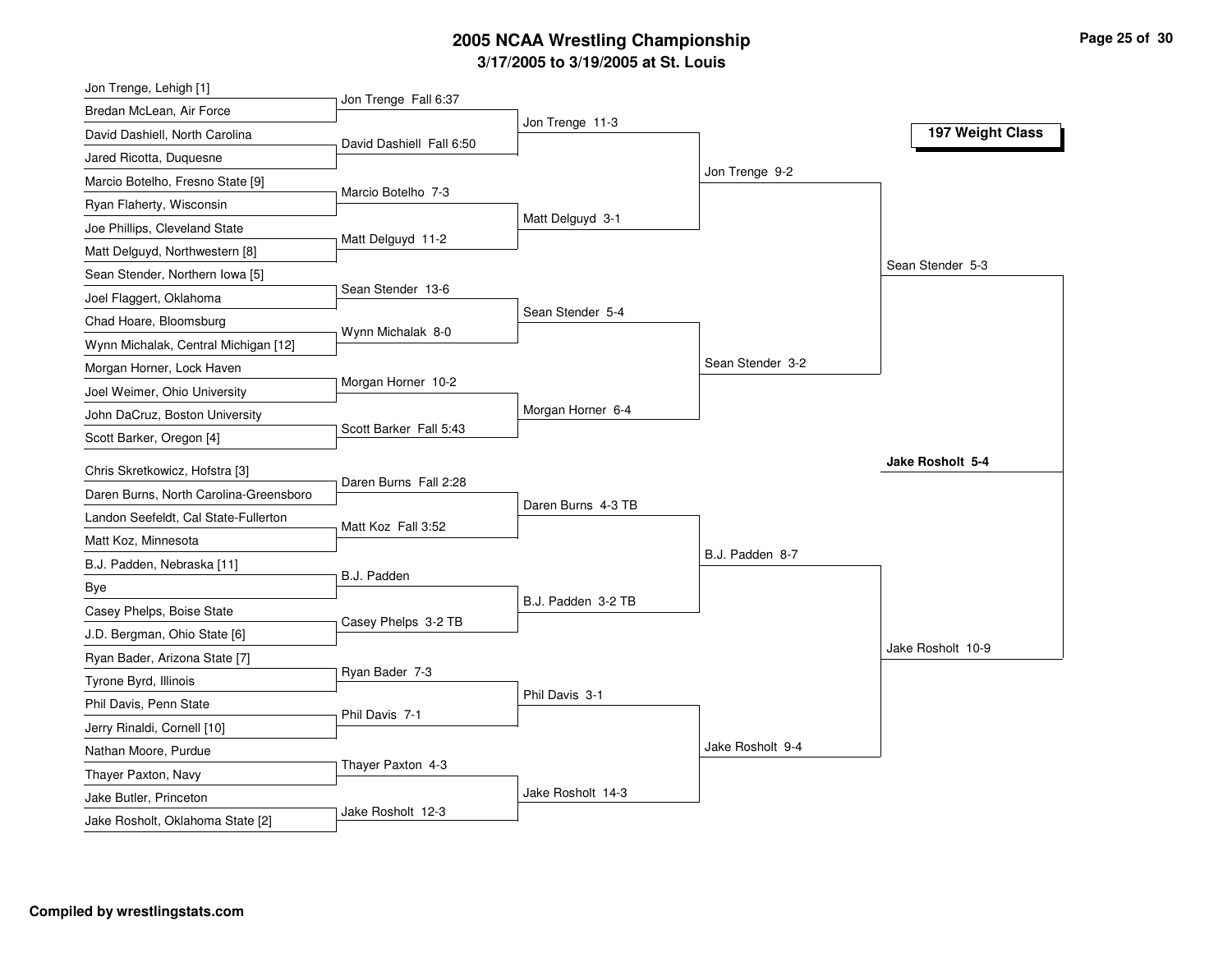| Butler, Princeton             |                            |                    |                             |                    |                                                |
|-------------------------------|----------------------------|--------------------|-----------------------------|--------------------|------------------------------------------------|
| Moore, Purdue                 | Butler 4-3                 |                    |                             |                    |                                                |
|                               |                            | Michalak 7-4       |                             |                    | <b>197 Consolation Bracket</b>                 |
|                               | Michalak, Central Michigan |                    |                             |                    |                                                |
| Rinaldi, Cornell              |                            |                    | Michalak 11-8               |                    |                                                |
|                               | Rinaldi 5-3 TB             |                    |                             |                    |                                                |
| Byrd, Illinois                |                            | Rinaldi 3-2 TB     |                             | Michalak 7-6       |                                                |
|                               | Barker, Oregon             |                    | Burns, North Carolina-Green |                    |                                                |
| Bye                           | Bergman                    |                    |                             |                    | Michalak 6-5                                   |
| Bergman, Ohio State           |                            |                    |                             |                    | Trenge 11-3                                    |
|                               |                            | Bergman 11-0       |                             |                    |                                                |
|                               | Dashiell, North Carolina   |                    | Skretkowicz 5-0             |                    | Trenge, Lehigh                                 |
| Seefeldt, Cal State-Fullerton |                            |                    |                             |                    |                                                |
| Skretkowicz, Hofstra          | Skretkowicz 14-0           |                    |                             | Davis 12-6         |                                                |
|                               |                            | Skretkowicz 6-0    |                             |                    | Jon Trenge, Lehigh 12-1<br><b>Third Place:</b> |
|                               | Botelho, Fresno State      |                    | Davis, Penn State           |                    |                                                |
| DaCruz, Boston University     |                            |                    |                             |                    | Fourth Place: Joel Flaggert, Oklahoma          |
| Weimer, Ohio University       | Weimer Fall 5:36           |                    |                             |                    | Fifth Place: B.J. Padden, Nebraska 5-3         |
|                               |                            | Bader 3-2          |                             |                    | Sixth Place: Wynn Michalak, Central Michigan   |
|                               | Bader, Arizona State       |                    |                             |                    | Seventh Place: Phil Davis, Penn State 5-0      |
| Hoare, Bloomsburg             |                            |                    | Flaggert 8-2                |                    | Eighth Place: Ryan Flaherty, Wisconsin         |
|                               | Flaggert 13-3              |                    |                             | Flaggert 7-4       |                                                |
| Flaggert, Oklahoma            |                            | Flaggert Fall 5:40 |                             |                    |                                                |
|                               | Paxton, Navy               |                    | Delguyd, Northwestern       |                    |                                                |
|                               |                            |                    |                             |                    |                                                |
| Phillips, Cleveland State     | Flaherty Fall 0:11         |                    |                             |                    | Flaggert 13-8                                  |
| Flaherty, Wisconsin           |                            | Flaherty 7-5       |                             |                    | Flaggert 7-6                                   |
|                               | Koz, Minnesota             |                    |                             |                    | Padden, Nebraska                               |
|                               |                            |                    | Flaherty 4-1                |                    |                                                |
| Ricotta, Duquesne             | McLean 17-1, 6:12          |                    |                             |                    |                                                |
| McLean, Air Force             |                            | McLean 8-7 TB      |                             | Flaherty Fall 0:53 |                                                |
|                               |                            |                    |                             |                    |                                                |
|                               | Phelps, Boise State        |                    | Horner, Lock Haven          |                    |                                                |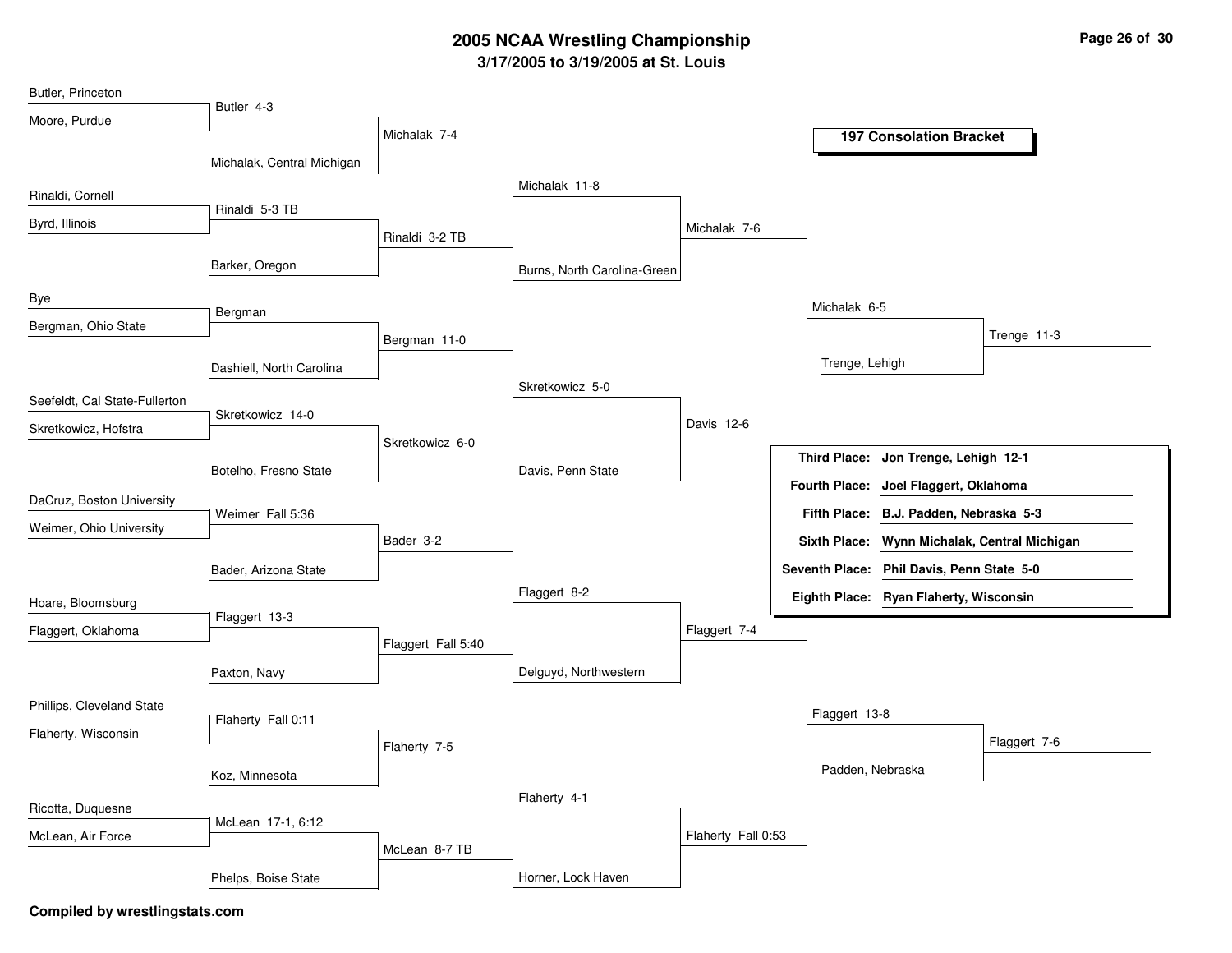**No Pigtails Bouts for 197 Weight Class**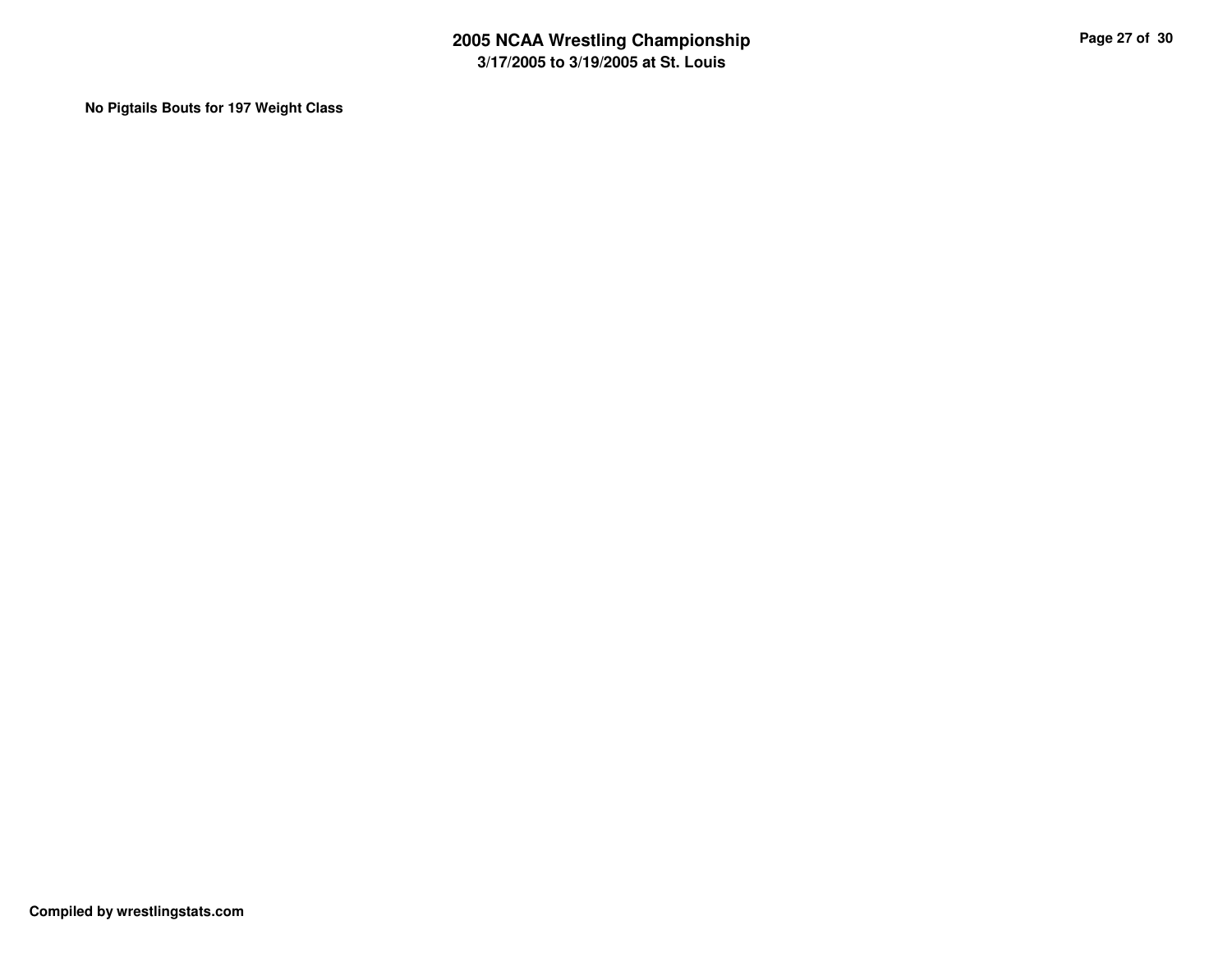| Steve Mocco, Oklahoma State [1]                               |                          |                       |                    |                    |
|---------------------------------------------------------------|--------------------------|-----------------------|--------------------|--------------------|
| Adam LoPiccolo, American                                      | Steve Mocco 14-3         | Steve Mocco Fall 1:13 |                    |                    |
| Joel Edwards, Penn State                                      | Peter Ziminski Fall 3:52 |                       |                    | 285 Weight Class   |
| Peter Ziminski, Eastern Illinois                              |                          |                       |                    |                    |
| Matt Fields, Iowa [9]                                         | Matt Fields 9-5          |                       | Steve Mocco 4-0    |                    |
| Courtney Howard, Boston University                            |                          |                       |                    |                    |
| Kirk Nail, Ohio State                                         |                          | Matt Fields 5-3       |                    |                    |
| Tanner Garrett, Navy [8]                                      | Kirk Nail 3-2            |                       |                    |                    |
| Greg Wagner, Michigan [5]                                     |                          |                       |                    | Steve Mocco 4-0    |
| Joe Dennis, Cleveland State                                   | Greg Wagner 12-1         |                       |                    |                    |
| Zach Sheaffer, Pittsburgh                                     | Dustin Fox Fall 1:01     | Greg Wagner 3-1 OT    |                    |                    |
| Dustin Fox, Northwestern [12]                                 |                          |                       |                    |                    |
| Allen Kennett, Portland State                                 |                          |                       | Pat DeGain 4-2     |                    |
| Mike Spaid, Bloomsburg                                        | Mike Spaid Fall 6:56     |                       |                    |                    |
| Mike Faust, Virginia Tech                                     |                          | Pat DeGain 12-5       |                    |                    |
| Pat DeGain, Indiana [4]                                       | Pat DeGain 5-3 TB        |                       |                    |                    |
| Cain Velasquez, Arizona State [3]                             |                          |                       |                    | Steve Mocco 3-1 OT |
| Payam Zarrinpour, Sacred Heart                                | Cain Velasquez 5-1       |                       |                    |                    |
| Marc Allenmang, Duquesne                                      |                          | Cain Velasquez 9-1    |                    |                    |
| Cody Parker, Oregon                                           | Marc Allenmang 10-6      |                       |                    |                    |
| Bode Ogunwole, Harvard [11]                                   |                          |                       | Cain Velasquez 4-2 |                    |
| Jake Hager, Oklahoma                                          | Jake Hager 3-1           |                       |                    |                    |
| Joe Hennis, Edinboro                                          |                          | Matt Feast 3-1        |                    |                    |
| Matt Feast, Pennsylvania [6]                                  | Matt Feast 9-1           |                       |                    |                    |
| Bill Stouffer, Central Michigan [7]                           |                          |                       |                    | Cole Konrad 6-2    |
|                                                               |                          |                       |                    |                    |
|                                                               | Bill Stouffer 7-3        |                       |                    |                    |
| Ty Watterson, Oregon State                                    |                          | Scott Coleman 5-4     |                    |                    |
| Eric Smith, Boise State                                       | Scott Coleman 10-1       |                       |                    |                    |
| Scott Coleman, Iowa State [10]                                |                          |                       | Cole Konrad 2-1    |                    |
| Mike Behnke, Illinois                                         | Tyler Shovlin 7-3        |                       |                    |                    |
| <b>Tyler Shovlin, Cornell</b><br>Dusty Hoffschneider, Wyoming |                          | Cole Konrad 13-5      |                    |                    |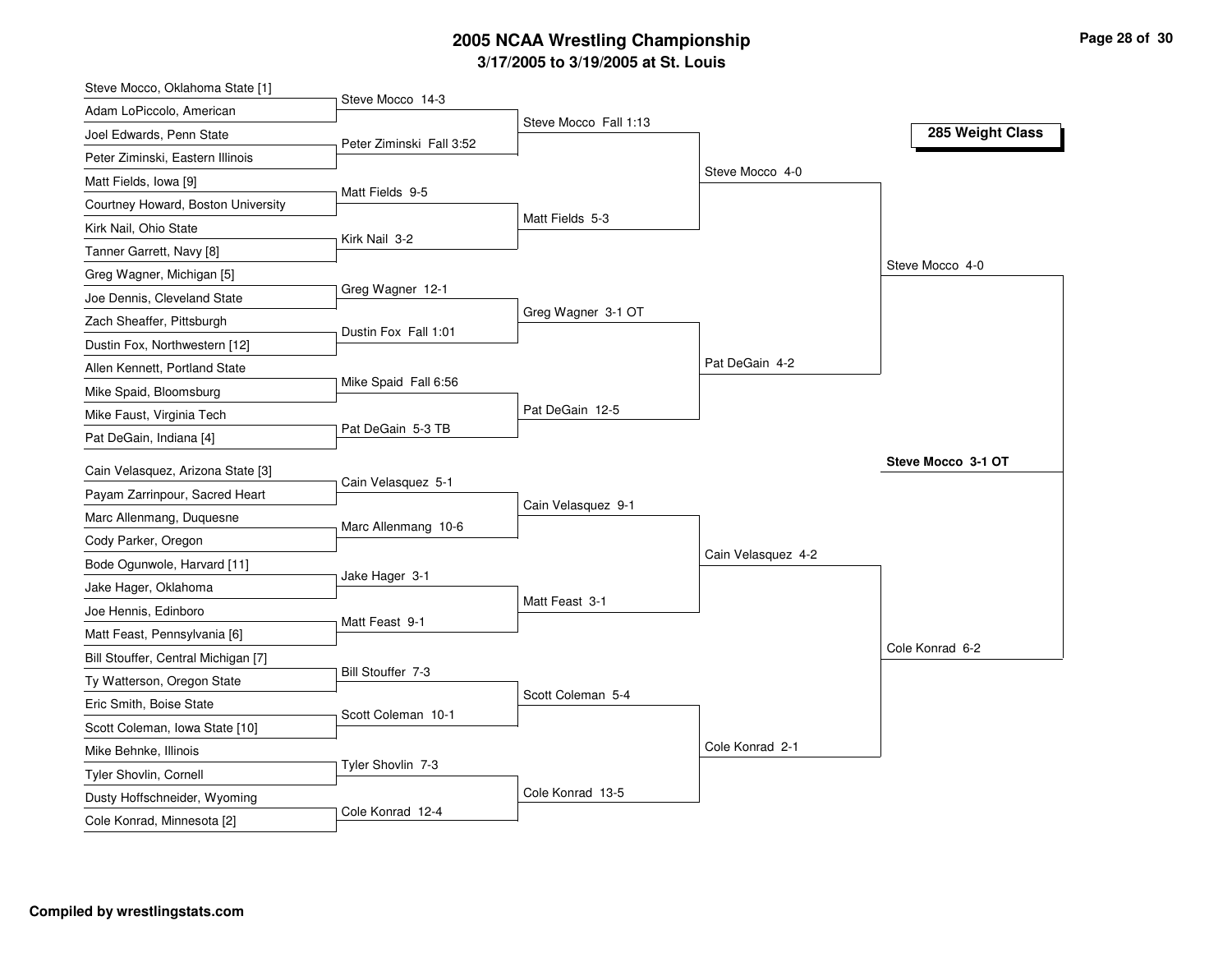| Hoffschneider, Wyoming    |                            |                      |                     |              |                 |                                               |                                                 |
|---------------------------|----------------------------|----------------------|---------------------|--------------|-----------------|-----------------------------------------------|-------------------------------------------------|
| Behnke, Illinois          | Hoffschneider Fall 3:45    |                      |                     |              |                 |                                               |                                                 |
|                           |                            | Fox 3-1 OT           |                     |              |                 | <b>285 Consolation Bracket</b>                |                                                 |
|                           | Fox, Northwestern          |                      |                     |              |                 |                                               |                                                 |
| Smith, Boise State        |                            |                      | Fox 9-4             |              |                 |                                               |                                                 |
| Watterson, Oregon State   | Smith 6-4                  |                      |                     | Feast 3-2    |                 |                                               |                                                 |
|                           |                            | Spaid Fall 3:47      |                     |              |                 |                                               |                                                 |
|                           | Spaid, Bloomsburg          |                      | Feast, Pennsylvania |              |                 |                                               |                                                 |
| Hennis, Edinboro          |                            |                      |                     |              |                 |                                               |                                                 |
| Ogunwole, Harvard         | Ogunwole 5-1               |                      |                     |              | Feast 3-2 OT    |                                               |                                                 |
|                           |                            | Ogunwole 3-2         |                     |              |                 |                                               | DeGain 6-3                                      |
|                           | Ziminski, Eastern Illinois |                      |                     |              | DeGain, Indiana |                                               |                                                 |
| Parker, Oregon            |                            |                      | Zarrinpour 4-3 TB   |              |                 |                                               |                                                 |
| Zarrinpour, Sacred Heart  | Zarrinpour Fall 3:53       |                      |                     | Coleman 4-0  |                 |                                               |                                                 |
|                           |                            | Zarrinpour Fall 0:59 |                     |              |                 |                                               |                                                 |
|                           | Nail, Ohio State           |                      | Coleman, Iowa State |              |                 | Third Place: Pat DeGain, Indiana 5-3 OT       |                                                 |
| Faust, Virginia Tech      |                            |                      |                     |              |                 | Fourth Place: Greg Wagner, Michigan           |                                                 |
| Kennett, Portland State   | Kennett Fall 4:04          |                      |                     |              |                 |                                               | Fifth Place: Cain Velasquez, Arizona State 5-1  |
|                           |                            | Stouffer Fall 0:47   |                     |              |                 | Sixth Place: Matt Feast, Pennsylvania         |                                                 |
|                           | Stouffer, Central Michigan |                      |                     |              |                 |                                               | Seventh Place: Scott Coleman, Iowa State 3-1 OT |
| Sheaffer, Pittsburgh      |                            |                      | Stouffer 9-0        |              |                 | Eighth Place: Bill Stouffer, Central Michigan |                                                 |
| Dennis, Cleveland State   | Dennis 6-5                 |                      |                     | Stouffer 9-7 |                 |                                               |                                                 |
|                           |                            | Dennis 6-5           |                     |              |                 |                                               |                                                 |
|                           | Shovlin, Cornell           |                      | Fields, lowa        |              |                 |                                               |                                                 |
| Garrett, Navy             |                            |                      |                     |              |                 |                                               |                                                 |
|                           | Garrett 8-5                |                      |                     |              | Wagner 6-5      |                                               |                                                 |
| Howard, Boston University |                            | Garrett 6-5          |                     |              |                 |                                               | Wagner 4-1                                      |
|                           | Allenmang, Duquesne        |                      |                     |              |                 | Velasquez, Arizona State                      |                                                 |
|                           |                            |                      | Hager 3-2           |              |                 |                                               |                                                 |
| Edwards, Penn State       | Edwards 5-3                |                      |                     |              |                 |                                               |                                                 |
| LoPiccolo, American       |                            | Hager 5-4            |                     | Wagner 11-2  |                 |                                               |                                                 |
|                           | Hager, Oklahoma            |                      | Wagner, Michigan    |              |                 |                                               |                                                 |
|                           |                            |                      |                     |              |                 |                                               |                                                 |